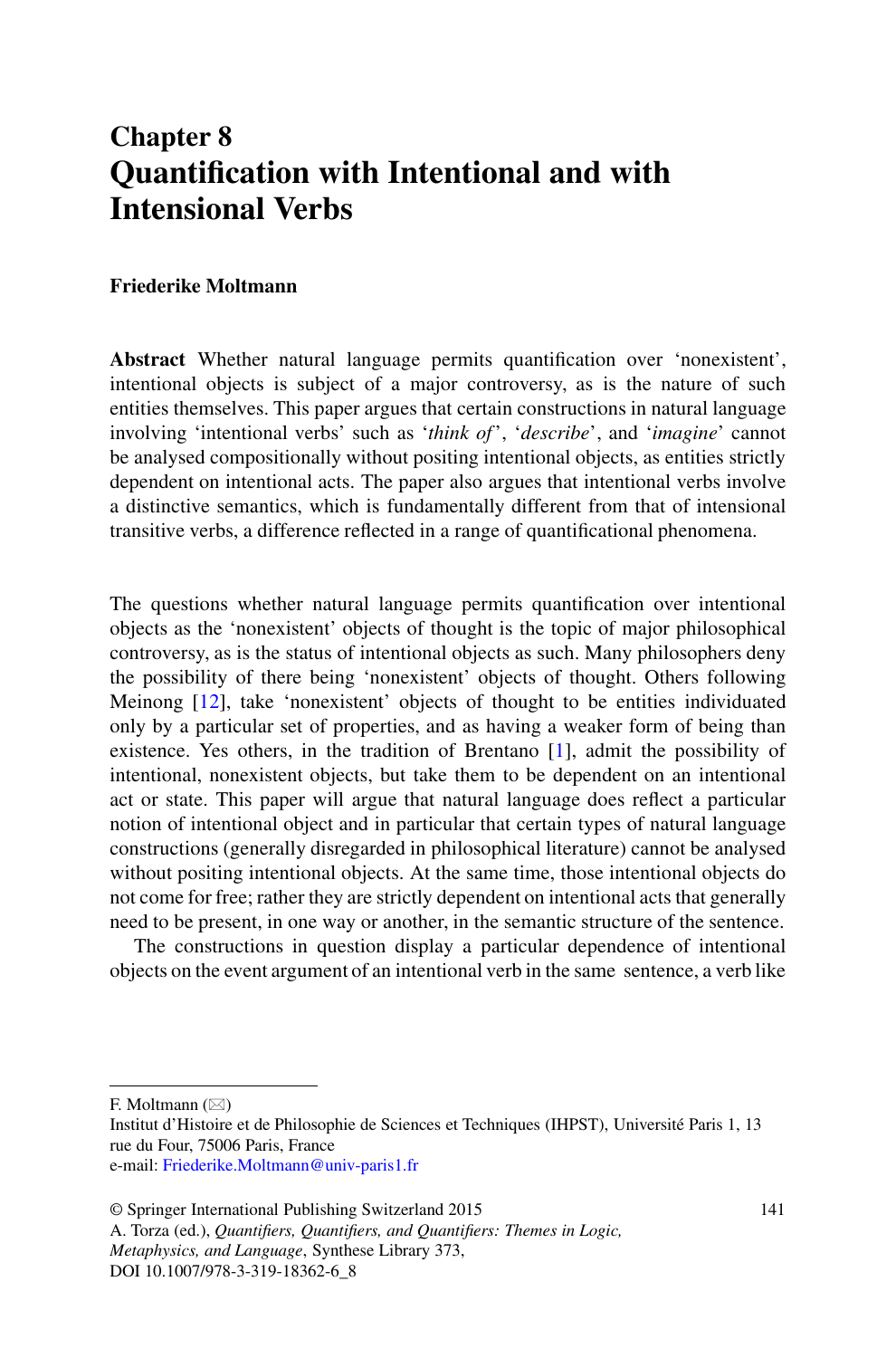*think about, refer to, describe*, or *imagine*. Intentional verbs, I will argue, involve a semantics different from that of extensional verbs and their semantics needs to be sharply distinguished from that of intensional verbs, verbs like *need*, *look for* and *owe*. Intentional and intensional verbs differ in a range of semantic properties, in particular in regard to quantificational complements.

The intentional objects that natural language involves are part of the domain of quantifiers and act as semantic values of referential terms, but as entities they are mere projections of what I call *quasi-referential acts*, namely either unsuccessful intentional acts or pretend acts of reference. Intentional objects depend for existence on quasi-referential acts and can bear (ordinary) properties only relative to acts of attribution. Moreover, what matters for the identity of intentional objects are relations of coordination among quasi-referential acts: two intentional objects are identical if the acts on which they depend are coordinated, regardless of what properties the entities are attributed.

The paper will first discuss the relevant natural language constructions and outline the required notion of an intentional object, proposing a particular semantic analysis of intentional verb constructions. Second, it will then contrast the semantics of intentional verbs with that of intensional verbs and address a range of further issues regarding the use of intentional objects in the analysis of natural language.

# **8.1 Quantification over Intentional Objects in the Context of Intentional Verbs**

## *8.1.1 Intentional Objects in the Semantics of Natural Language*

There is hardly a general agreement among philosophers that intentional or fictional object need to be posited, for the semantics of natural language or other purposes. One common strategy for avoiding fictional or intentional objects consists of making just use of quasi-referential acts and the relation coordination among them.<sup>[1](#page-1-0)</sup> There are, however, constructions in natural language for which intentional objects not only appear to provide a straightforwardly analysis, but that could hardly be analysed compositionally without them. These are not the usual constructions discussed in the philosophical literature, though. The philosophical literature focuses on simple negative existentials as in (1) (consisting of a proper name or definite NP and an existence predicate such as *exist*) and sentences with transitive intentional verbs of the sort in  $(2)^2$ :

<span id="page-1-0"></span><sup>&</sup>lt;sup>1</sup>For such a view see Everett [\[4\]](#page-26-2), Walton [\[36\]](#page-27-0), and Taylor [\[29\]](#page-26-3).

<span id="page-1-1"></span><sup>2</sup>Throughout this paper I assume that *exist* is a predicate. See Miller [\[13,](#page-26-4) [14\]](#page-26-5) and Salmon [\[27,](#page-26-6) [28\]](#page-26-7) for a philosophical defense of that view as well as Moltmann [\[20\]](#page-26-8) for further linguistic considerations.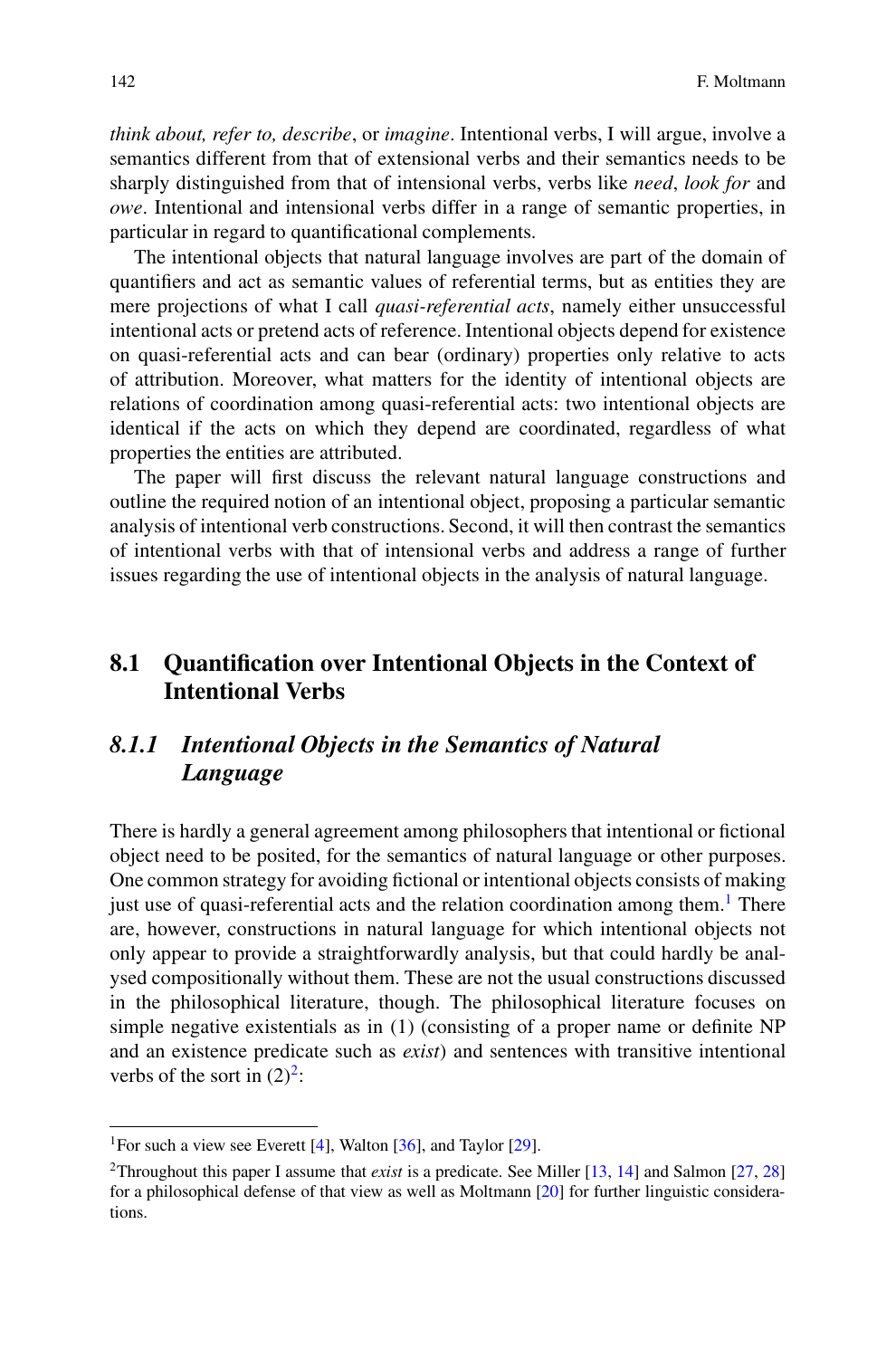- 1. (a) The golden mountain does not exist.
	- (b) Vulcan does not exist.
- 2. (a) John thought of the golden mountain.
	- (b) John imagines a beautiful castle in the sky.

While intentional objects may provide a straightforward account of (1) and (2) preserving the uniformity of the semantics of definite and indefinite NPs, such sentences have hardly convinced philosophers in general of the necessity of positing intentional objects. A prominent approach to negative existentials as in (1), defended by Salmon [\[27,](#page-26-6) [28\]](#page-26-7) as well as Sainsbury [\[26\]](#page-26-9), is to take the subject of a negative existential to have an empty denotation and negation to be external. On that view, (1a) is to be understood as 'it is not true that the golden mountain exists', denying the truth of the sentence *the golden mountain exists*, rather than asserting its falsehood. Also the sentences in (2) do not seem to require intentional objects. The complements of verbs like *think of* or *imagine* could be taken to be that of intensional verbs, not requiring an actual referent, or as acting 'adverbially', as on adverbial approaches to intentionality.<sup>[3](#page-2-0)</sup>

However, there are natural language constructions whose compositional analysis can hardly do without intentional objects. The *there*-sentence below is an example:

3. (a) There is a woman John is thinking about that does not exist.

In (3a), the object of John's thought belongs to the range of objects that the *there*construction quantifies over, but it is an object that the existence predicate *exist* is not true of.

Here are further examples making the point ((3d) being a negative existential with the existence predicate *happen*):

- (b) There are several buildings described in the catalogue that do not exist.
- (c) There are two buildings mentioned on the map that do not exist.
- (d) There is an accident John was thinking about that did not happen.

What is crucial in those examples is the occurrence of the *intentional verb* in the relative clause, that is, a transitive verb describing a mental act or speech act directed toward something possibly nonexistent. Without it, the sentences can hardly be considered true:

- 4. (a) There is a woman that does not exist.
	- (b) There are several buildings that do not exist.
	- (c) There is an accident that did not happen.

Sentences of this sort pose problems for certain Meinongian views on which nonexistent objects are mind-independent objects constituted by a (noninstantiated) set of properties.<sup>[4](#page-2-1)</sup>

<span id="page-2-0"></span> $3$ See Tye [\[31\]](#page-26-10).

<span id="page-2-1"></span><sup>4</sup>Such sentences are not a problem, though, for the Meinongian theory of Priest [\[24\]](#page-26-11), who takes nonexistent objects to have 'existence-entailing' properties (such as the property of being a woman)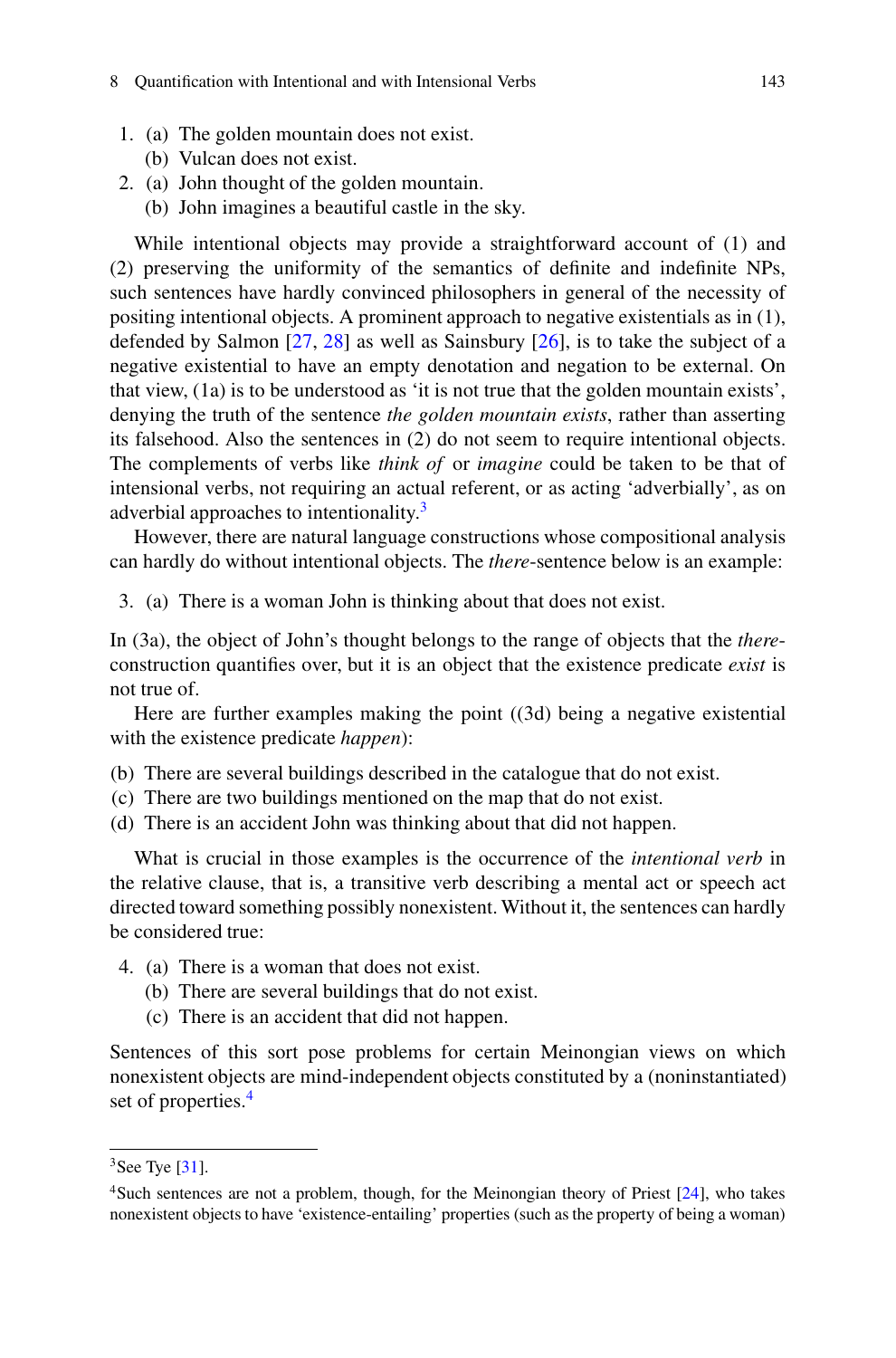Quantification over intentional objects can also be achieved with two other sorts of constructions. One of them involves quantificational NPs, modified by relative clauses containing an intentional verb, as in (5a,b):

- 5. (a) Some women John mentioned do not exist.
	- (b) Many buildings that John had planned never came into existence.

The other one involves quantificational NPs that are complements of intentional verbs:

- 6. (a) John mentioned some woman that does not exist.
	- (b) Mary had described a building that never had come into existence.
	- (c) Mary made reference to a poet that does not exist.
	- (d) The book is about a detective that does not exist.

Intentional verbs allow for the introduction of intentional objects both as main verbs and in relative clauses. Intentional verbs are not the only linguistic means, though, of making intentional objects available for quantification. In addition adjectival modifiers such as *imaginary* enable quantification over intentional objects:

7. There are imaginary women that do not exist.

Of course, also the relational-noun construction *object of thought* itself can be used for that purpose<sup>5</sup>:

8. There are objects of thought/objects of imagination/objects of fantasy that do not exist.

Furthermore nouns like *topic* and *subject matter* enable quantification over intentional objects<sup>6</sup>:

(i) (a) There is something that could be a tree that does not exist. (b) There is a tree that does not exist.

(i) There are things that John imagined/thought about/made reference to that do not exist.

In this function, it need not match gender features of the intentional object:

only in other possible worlds, the worlds that realize the content of the fiction or the relevant intentional acts or states. It seems that this account makes predictions about modal statements, though, that are unsupported by linguistic intuitions. Sentences such as (ia) below do not seem any better than (ib):

<span id="page-3-0"></span><sup>&</sup>lt;sup>5</sup>The noun *object* in the construction 'object of thought' is in fact a relational noun since it cannot be replaced by a noun like *entity* or *thing*. *Object of thought* describes whatever entities may stand in the object of-relation to a thought or other intentional state or act, be it a real object of some type or a 'nonexistent' object. See also Crane [\[3\]](#page-26-12).

<span id="page-3-1"></span><sup>6</sup>Also the non-sortal noun *thing* allows for quantification over intentional objects in *there*sentences:

<sup>(</sup>ii) There is something John was thinking about, a son who would one day take over his company.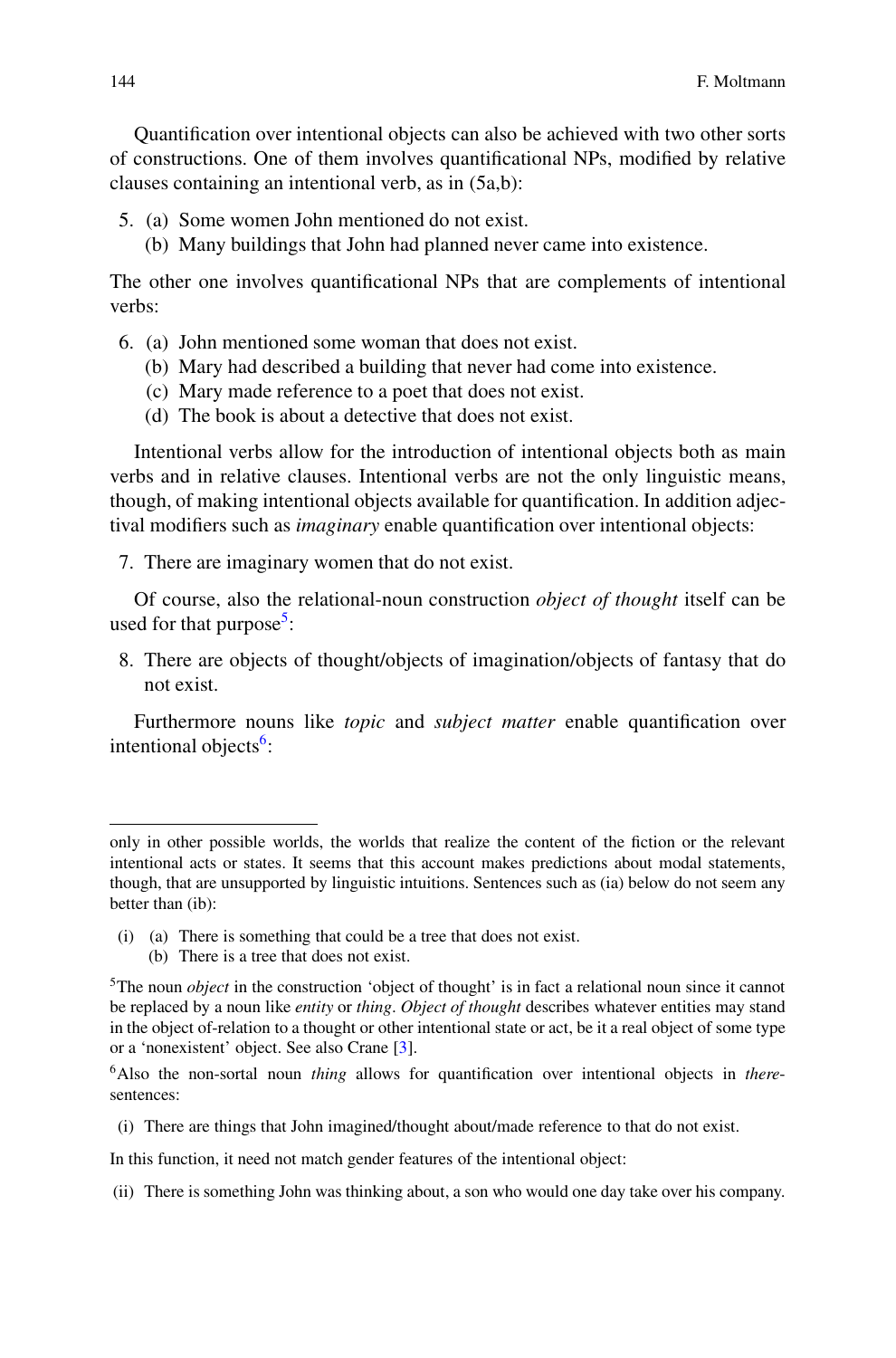- 9. (a) There are many topics John talked about, the woman Bill had mentioned, the pet Joe dreamt about etc.
	- (b) There is a subject matter we did not discuss, namely the house John plans to build.

While the construction *object of thought* involves generic reference to intentional acts, nouns like *topic* and *subject matter* don't involve reference to intentional acts, at least not overtly.

#### *8.1.2 The Notion of an Intentional Object*

Constructions with intentional verbs display a particular notion of an intentional object as an object strictly dependent on an intentional act. Here a terminological distinction is needed between 'object of thought' and 'intentional object'. The object of a thought is what the thought is directed toward, which may be a real object or an object that does not exist, that is, a merely intentional object. In case a thought is not directed toward a real object but a merely intentional one, I will call the latter simply an 'intentional object', thus distinguishing—in a nonstandard way—the term 'object of thought' (which expresses a function that objects, real or nonexistent, may have) from the term 'intentional object' (as a term for a certain sort of nonexistent entity). Thus, for any object-directed attitude that is not directed towards a real object, there will be a corresponding intentional object.

Even though real and intentional objects may both play the role of objects of thought, they are not on a par otherwise. A merely intentional object is one that does not 'exist', and it may be an indeterminate or an impossible object.<sup>7</sup> Positing intentional objects thus does not mean taking unsuccessful acts of reference to in fact be successful, referring to intentional objects. Rather intentional objects are 'pseudo-objects' entirely constituted by unsuccessful or pretend acts of reference itself (and acts they are coordinated with). The non-existence of intentional objects thus is 'essentially and constitutively failed intentionality', as McGinn puts it (McGinn [\[11,](#page-26-13) p. 43]). Intentional objects are not part of the ontology; they are mere projections of intentional acts, which is why they have the status of nonexistents. Intentional objects thus are not peculiar types of objects that are by nature nonexistent.<sup>[8](#page-4-1)</sup>

Intentional objects are dependent on intentional acts in a particularly strict way. An intentional object *o* dependent on an intentional act *a* does not have an (ordinary)

<span id="page-4-0"></span><sup>&</sup>lt;sup>7</sup>One might posit the same type of intentional object for the two cases of attitudes and, in the case of an attitude being directed toward a real object, allow an intentional act to be related to two sorts of objects simultaneously: an intentional object and a real one. However, such a move is notoriously problematic: an intentional act just cannot relate to two such objects at once: it has a single object. This is a common objection raised against Brentano, see Voltolini [\[34\]](#page-26-14) for discussion.

<span id="page-4-1"></span><sup>&</sup>lt;sup>8</sup>For a critique of intentional objects in that sense see van Inwagen [\[33\]](#page-26-15).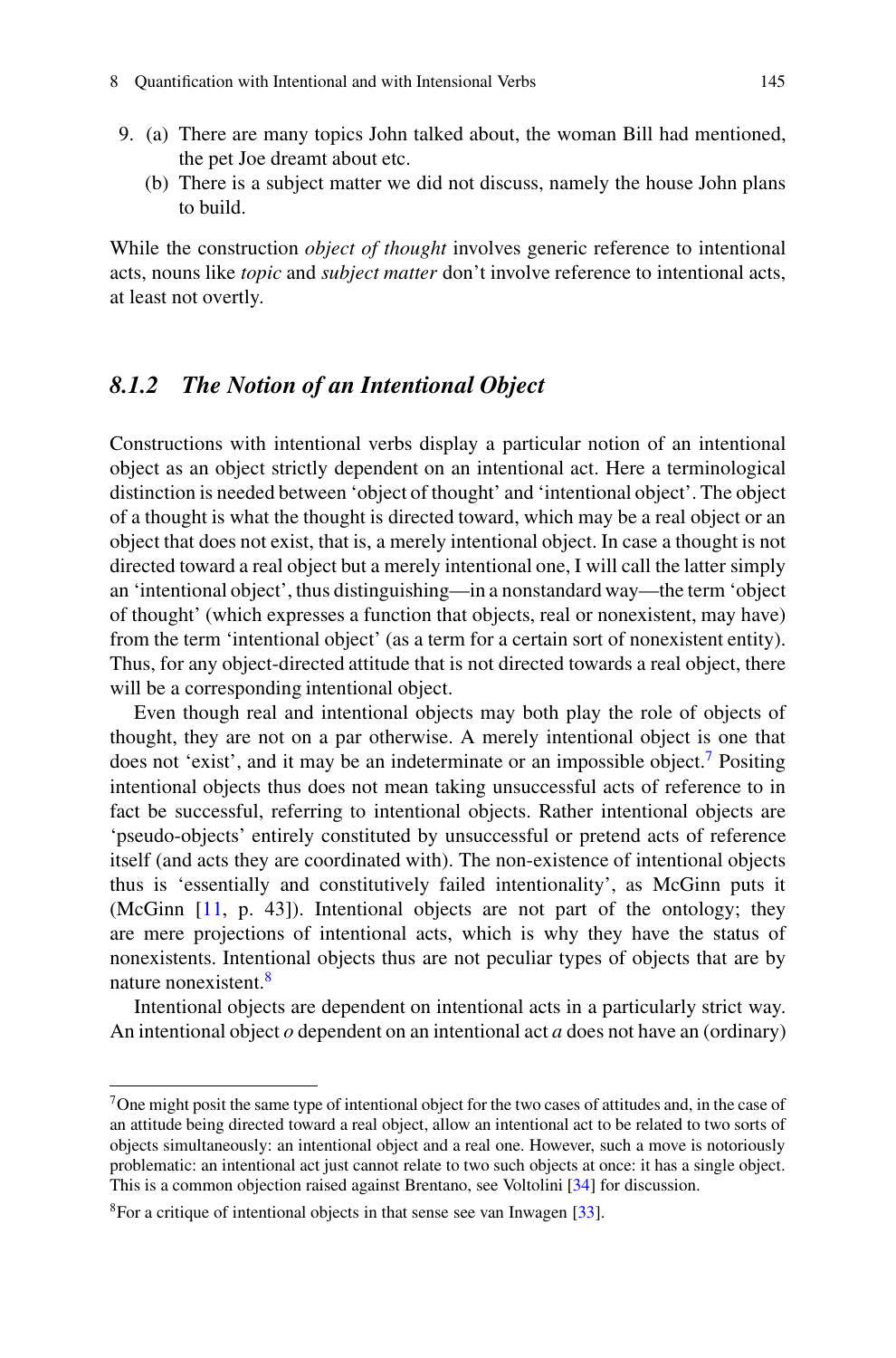property *P* as such, but only relative to an act  $a'$  coordinated with  $a$  such that  $a$ involves the attribution of *P* to *o*. Whether two intentional objects are the same does not depend on whether they are attributed the same properties in intentional acts but whether the acts they depend on are coordinated. I will return to the relevant notion of coordination among intentional acts later.

#### *8.1.3 Intentional Objects and Fictional Objects*

Intentional objects as nonexistent objects need to be distinguished from fictional objects as objects that come into being by an act of creation. Intentional objects are the objects of certain object-related attitudes and linguistic acts that fail to be successful or were not meant to be successful. A fictional object is an entity that is created by producing a piece of fiction, and as a creation it exists. A fictional object is an object that an author creates as something going along with the story he is writing. A fictional object as a created object in that sense is an existent object, not a nonexistent one. It is an abstract artifact, to use Thomasson's [\[30\]](#page-26-16) term.<sup>[9](#page-5-0)</sup>

Intentional objects and fictional otherwise share important features. Both may be underspecified for a range of properties and be attributed contradictory properties in different acts (and even in a single act).<sup>[10](#page-5-1)</sup> Both depend on intentional acts, in particular coordinated acts. But whereas fictional objects as abstract artifacts are true objects, intentional objects are quasi-objects: they are mere projections from unsuccessful or pretend referential acts. They in general can bear a property only relative to an act involving the attribution of that property, namely the object an associated referential act is meant to refer to. $\frac{11}{11}$  $\frac{11}{11}$  $\frac{11}{11}$ 

<span id="page-5-0"></span><sup>9</sup>The particular conditions that may distinguish a fictional object from an intentional object are further discussed in Thomasson [\[30\]](#page-26-16) and Voltolini [\[35\]](#page-27-1).

<span id="page-5-1"></span><sup>&</sup>lt;sup>10</sup>The underspecification of intentional objects should not be confused with the nonspecificity of the complement of intensional transitive verbs, a point that will be discussed later.

<span id="page-5-2"></span> $11$ It is customary in the philosophical literature on fiction to distinguish between 'internal predication' and 'external predication'. *Sherlock Holmes lives on Baker Street* is true because the property of living on Baker Street is predicated of Holmes internally, whereas *Sherlock Holmes is a fictional character* is true because the property of being a fictional character is predicated of Sherlock Holmes externally. This suggests that intentional objects are predicated properties only internally, whereas fictional objects can be predicated properties both externally and internally. However, I think this distinction is not helpful. Intentional objects simply do not have properties as such, internally or externally predicated, rather they have properties only relative to an intentional act (including the intentional acts that make up a context of fiction).

A related distinction is Meinong's distinction between nuclear predicates and extranuclear predicates (see also Parsons [\[23\]](#page-26-17)). However, the distinction between two ways of predicating is a better one, since one and the same predicate may be both internally and externally predicated. Another related distinction is the one van Inwagen [\[32\]](#page-26-18) draws between having a property and holding a property. Having a property corresponds to a property externally predicated, whereas holding a property corresponds to a property internally predicated.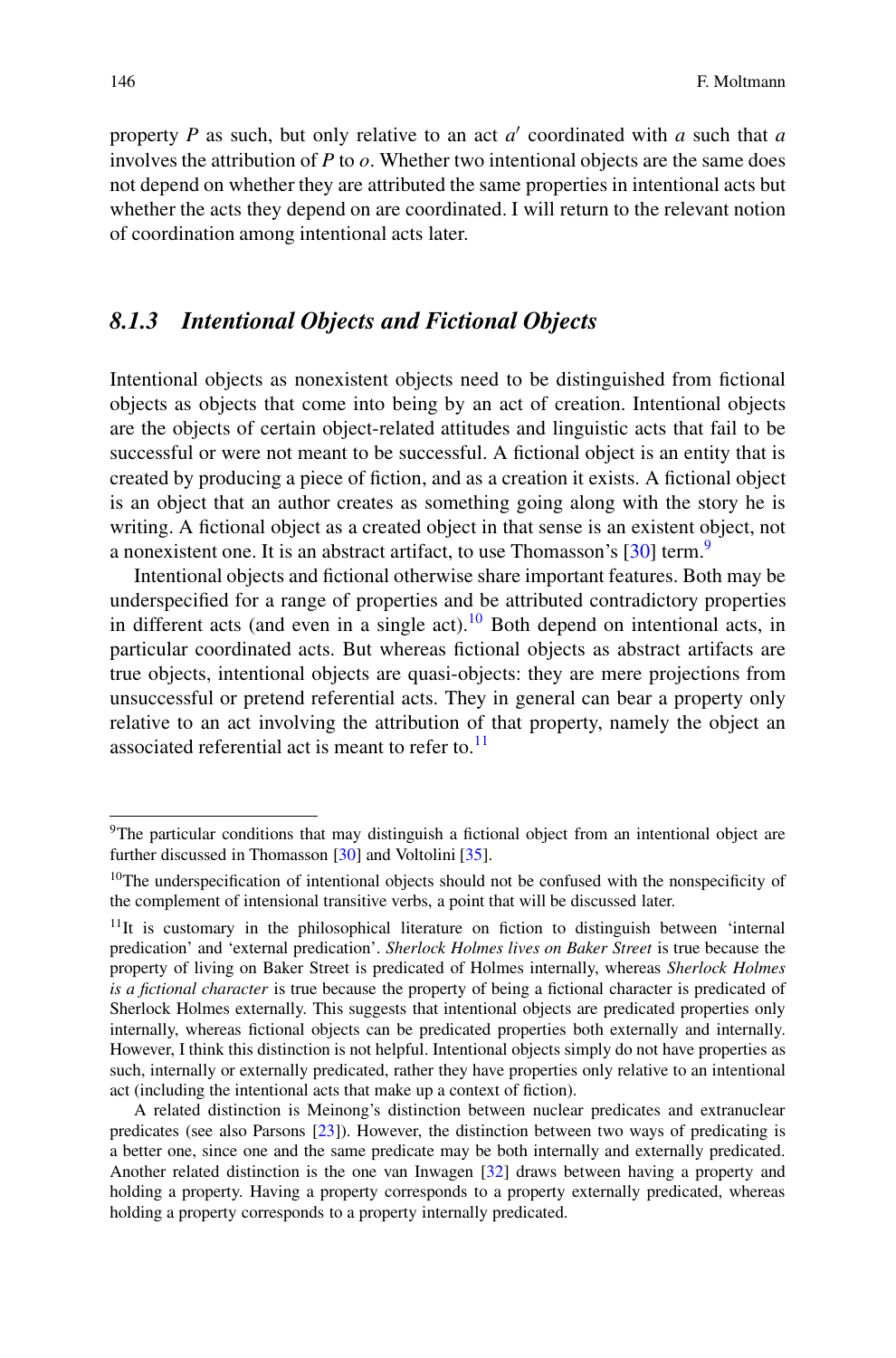Intentional objects, as projections of quasi-referential acts, can bear certain properties, such as the property of being a topic of conversation, the property of being the object of an object-directed attitude, and of course the property of not existing. But intentional objects are not in space or time, whereas fictional objects as abstract artifacts have a temporal lifespan (Thomasson  $[30]$ ).<sup>[12](#page-6-0)</sup>

Given the distinction between fictional and intentional objects, a fictional name can be used in three different ways: for pretend reference (the referential use within a pretend context), as standing for an intentional object; and as standing for a fictional object. Only the fictional object can be the referent of a more complex term, of the sort the *fictional character Hamlet*, with its specific sortal *fictional character*.

The basis for intuitions about fictional objects is different from that for intuitions about intentional objects. Intuitions about fictional objects are based on our talk about fiction. By contrast, for at least the present purposes, intuitions about intentional objects will involve natural language constructions, in particular those with intentional verbs.

# *8.1.4 Intentional Objects and the Relation of Coordination Among Referential Acts*

Intentional objects can be shared by different agents and by different acts of the same agent. Whether different acts or states share an intentional object depends not so much on whether the acts attribute the same properties to the object, but whether they are coordinated, that is, when the one act is meant to refer to or pretends to refer to the same object as the other act. Coordination among referential acts is an asymmetric relation among acts and to be understood roughly as follows: an act *a* is coordinated with an act  $a'$  iff  $a$  is meant to refer (or to pretend to refer) to the same object as  $a'.<sup>13</sup>$  $a'.<sup>13</sup>$  $a'.<sup>13</sup>$  Intentional acts of the same agent and of different agents may be coordinated.

The possibility of the same intentional objects to be shared by different, coordinated intentional acts is well-reflected in natural language. Different intentional objects can be the arguments of several intentional predicates, as long as the described intentional acts are coordinated, as in the examples below:

- 10. (a) John mentioned the woman the book is about.
	- (b) John is thinking about the woman Mary told him about.

<span id="page-6-0"></span><sup>&</sup>lt;sup>12</sup>What is described in a piece of fiction can also be viewed as an intentional object rather than a fictional object, namely as the intentional object that corresponds to the coordinated intentional acts that make up the writing of the fiction. It is the object the fiction is about, but it is not the object the author intended to create. The same pretend acts of reference thus give rise to two distinct objects: nonexistent intentional objects and fictional objects. The two kinds of objects may share the same internally predicated properties, but they differ in ontological status: one of them is a quasi-object, the other one is an abstract artifact.

<span id="page-6-1"></span><sup>&</sup>lt;sup>13</sup>The relation of coordination as a relation among intentional acts thus differs from that of Fine  $[7]$ , which is viewed primarily a relation among occurrences of expressions.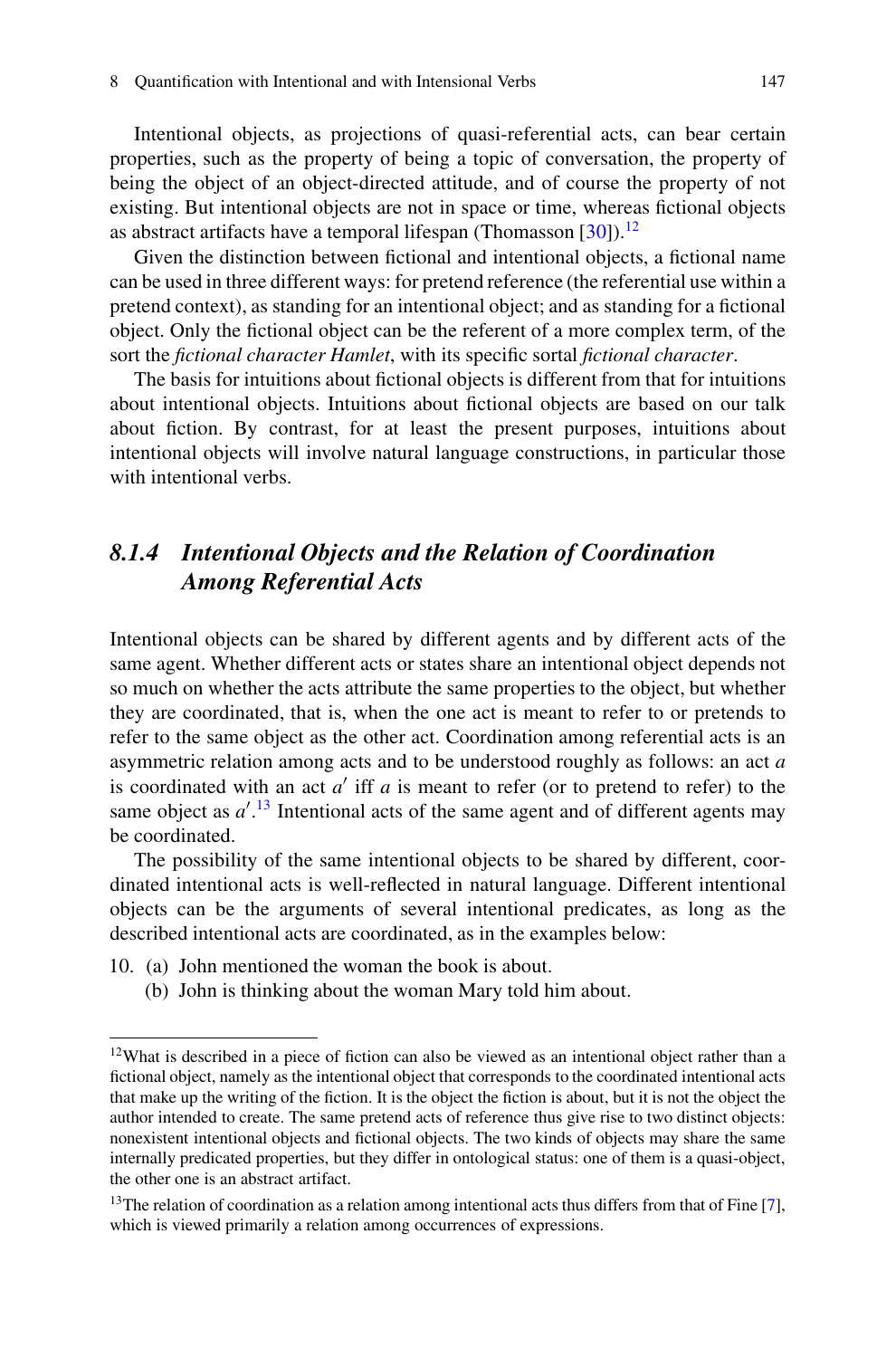- (c) John described the palace he had imagined.
- (d) Jane told me about the woman John had described.

Intentional objects cannot be shared when there is no coordination among the relevant intentional acts, even if the respective acts involve the attribution of the same properties. Moreover, intentional objects can be the same even if they depend on acts attributing incompatible properties to them. Thus, (10a) would be true even if what John says about the woman contradicts what the book says about her.

Coordination among intentional acts is also reflected in the applicability of *the same* N. For two intentional acts to share 'the same N', it does not suffice that they involve intentional objects to which the same properties have been attributed (which is not even a necessary condition); rather the intentional acts (with respect to the relevant property attributions) have to have been coordinated—unless of course the objects of the acts are real objects. Consider the inference from (11a) and (11b) to (11c) and from (12a) and (12b) to (12c):

- 11. (a) John imagined a blue circle.
	- (b) Bill imagined a blue circle.
	- (c) John and Bill imagined the same circle.
- 12. (a) John thought of a tall woman with red hair.
	- (b) Bill thought of a tall woman with red hair.
	- (c) John and Bill thought of the same woman.

The inference in (11) is invalid, unless 'the same circle' is understood as 'the same type of circle', and similarly for (12) (assuming that the women in question do not exist), unless of course the intentional acts are coordinated.

The noun phrase *the same N*, for an ordinary noun N, needs to be sharply distinguished from the noun phrase *the same thing*, which gives rise to very different intuitions. The inference from (11a) and (11b) to (13a) is in fact valid, as is the inference from (12a) and (12b) to (13b):

- 13. (a) John and Bill imagined the same thing.
	- (b) John and Bill thought of the same thing.

However we will see that *the same thing* involves an entirely different semantics than *the same N*, for an ordinary noun N: with *the same thing* in (13a,b), *imagine* and *think of* are used as intensional verbs, not intentional verbs, and *the same thing* in such sentences does not serve to express the sharing of an intentional object, but rather the sharing of a different, more abstract kind of entity.

The use of anaphora also reflects the importance of coordination for the identity of intentional objects:

- 14. (a) John described a castle. Bill described it too.
	- (b) John dreamt about an extraordinary country. Bill dreamt about it too

As long as no real objects are involved, (14a) and (14b) imply that John's and Bill's acts of describing and dreaming are coordinated (which includes being related to a common source, for example a representation John and Bill both saw).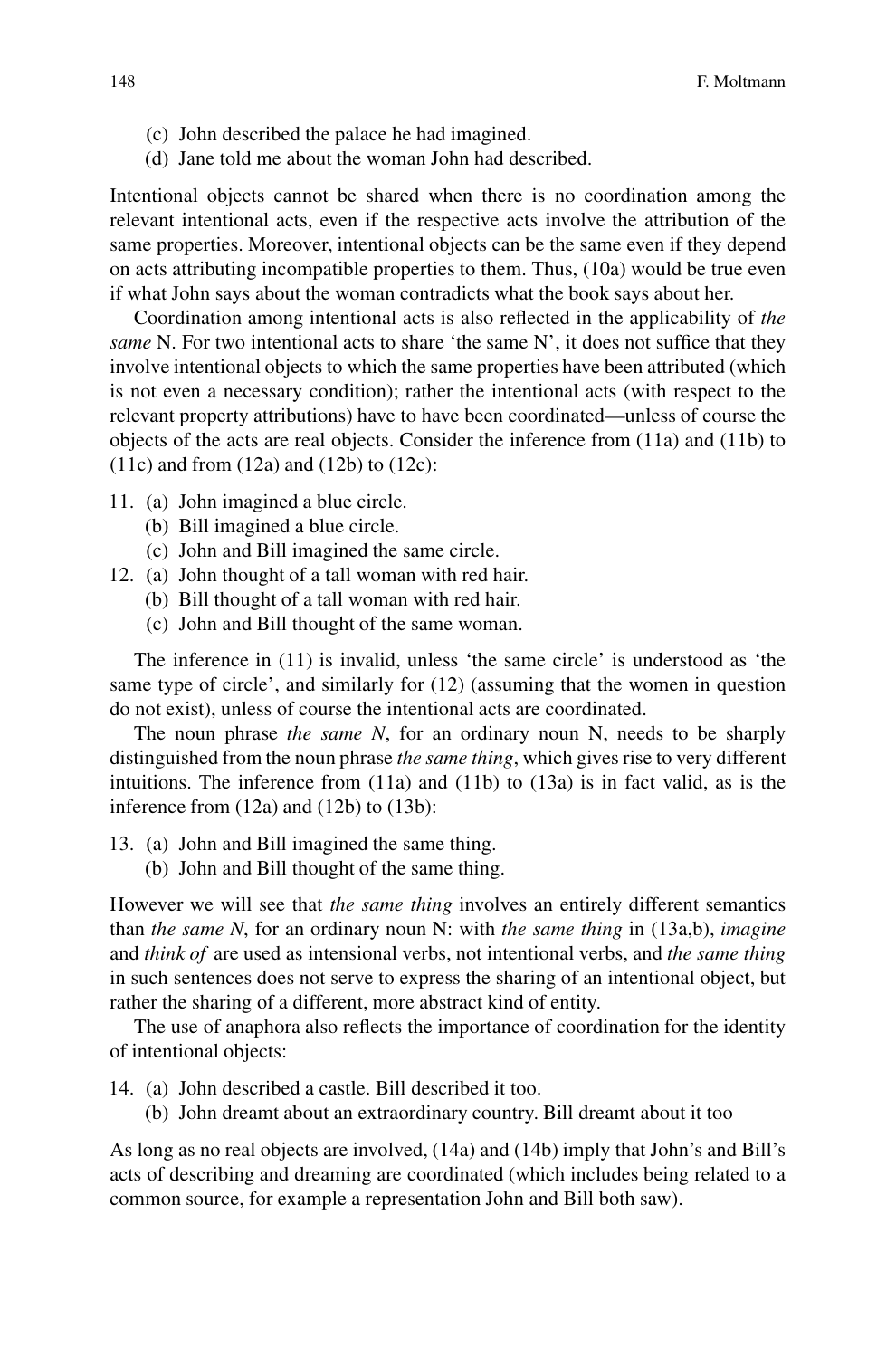Thus, the identity of intentional objects does not so much depend on what properties they are attributed, but on the acts they depend on and on relations of coordination those acts enter with other acts. If John describes the woman he read about, John's description shares its intentional object with the one the book is about, as well as the act of writing the book. But John's description need not ascribe the very same property to that intentional object. John may remember the woman described incorrectly and the author may not be able to present the intended character well. Similarly, several acts of imagination may be about the same intentional object, involving the attribution of different properties. Of course, also different kinds of intentional acts may be coordinated. An act of describing may be coordinated with an act of imagination. We can then state the following conditions on intentional objects:

#### **Conditions on intentional objects**

- 15. (a) For any quasi-referential act  $e$ , there is an intentional object  $f(e)$  of  $e$ .
	- (b) For quasi-referential acts *e* and  $e'$ , the intentional object of  $e =$  the intentional object of *e'* iff *e* and *e'* are coordinated.
	- (c) For a quasi-referential act *e*, for an existence predicate *E* suited for the sortal that some act coordinated with e attributes to  $f(e)$ , *E* is false of  $f(e)$ .

The condition that the existence predicate be suited for the sortal property attributed to an intentional object accounts for the observation that, for example, *exist* can apply only to material and abstract objects and not events, whether actual or intentional, whereas an existence predicate like *happen* can apply to events only, whether actual or intentional (Moltmann [\[20\]](#page-26-8)).

#### **8.2 The Semantics of Intentional Verbs**

# *8.2.1 The Interpretation of the Complement of Intentional Verbs*

We have seen that the object position of transitive intentional verbs may involve intentional objects that are not generally available for quantification otherwise. The availability of intentional objects as entities in the domain of a quantifier obviously is tied to the intentional act described by the intentional verb. Given Davidsonian event semantics, this intentional act will be the Davidsonian event argument of the intentional verb.

The availability of intentional objects should not be made dependent directly, though, on the presence of an intentional event in the semantic structure of the sentence. This is because intentional objects can also be the semantic values of NPs like *subject matter* or *topic*. What is special about transitive intentional verbs is in fact not so much the described event making available an intentional object, but rather the ability of the complement to attribute a property constitutive of an intentional object, which is not the ordinary way of attributing a property to an object. This attribution of a property need not be part of the event described by the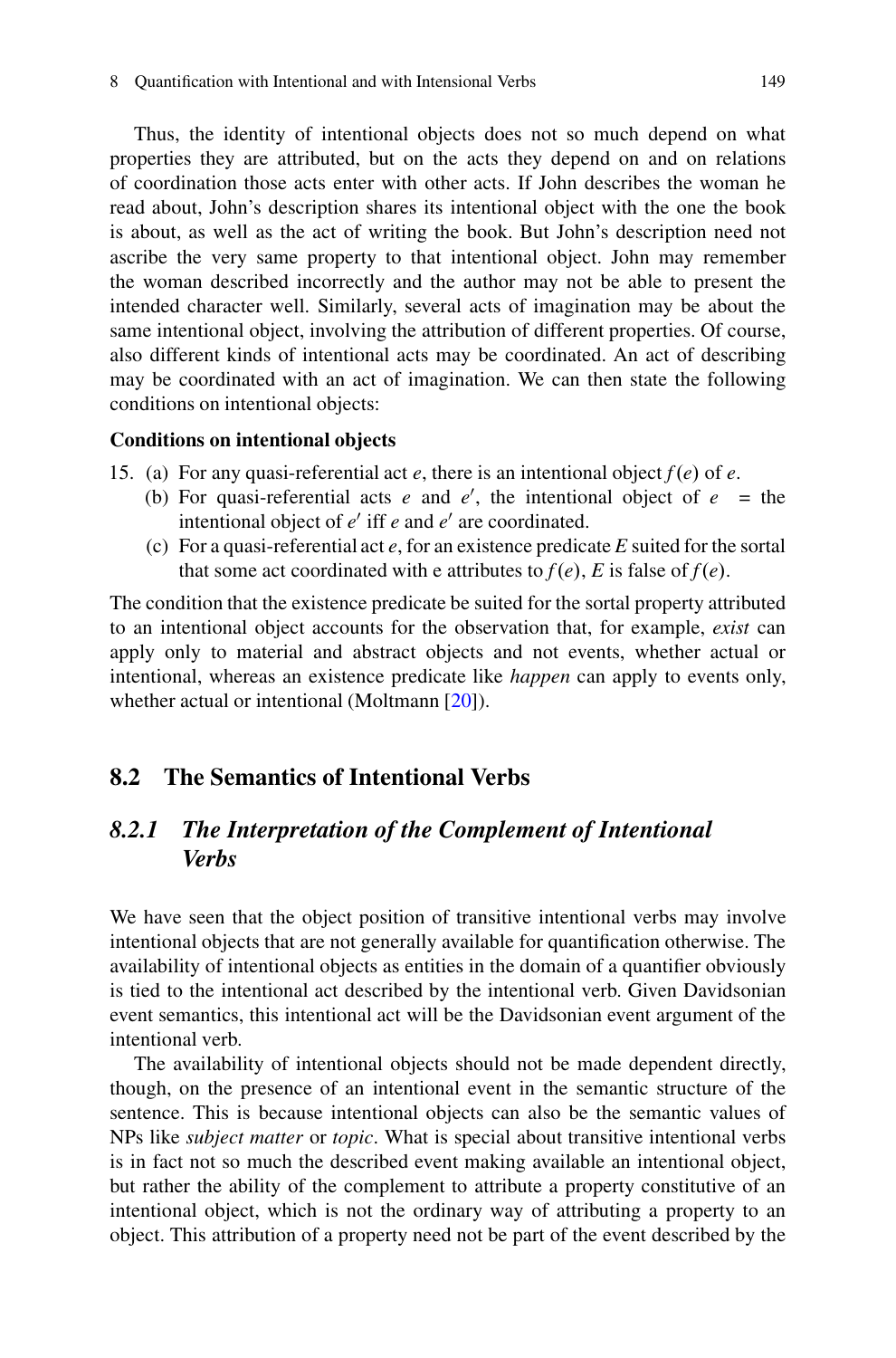intentional verb though. If John thought of a detective, namely Sherlock Holmes, he need not know that Sherlock Holmes according to the fiction is a detective. But some coordinated act, at least that of the speaker uttering the sentence, attributes the property of being a detective to the object of John's thought.

The complement of an intentional verb is thus not evaluated in isolation, but relative to the event described by the verb. For present purposes, I will capture this dependence by simply taking nouns and adjectives to be polysemous, displaying an additional lexical variant involving an argument position for acts of attribution. Thus, for a 'non-relational' noun N,  $N(x, e)$ ' is to be understood as 'some act coordinated with e attributes the property expressed by N to x'.

Note that the very same interpretation of the intentional verb—complement relation applies if the object of the intentional act or state turns out to be an actual object. This is important because the semantic interpretation of sentences with intentional verbs should stay neutral as to whether the described intentional act or state is successful or not. The semantics should not distinguish the case in which the complement of the intentional verb stands for an actual object from the one in which it stands for a merely intentional one. The complement can in both cases, for example, act as antecedent of anaphora in subsequent sentences.

The interpretation of the construction 'intentional verb-complement' will be based on coindexing of the nominal with the verb as below:

16. (a)  $V_i DN_i'$ 

This syntactic relation then is interpreted by making use of the event argument of the verb for the interpretation of the nominal. The interpretation of a sentence like (16b) will thus be as in (16c):

(b) John mentioned*<sup>i</sup>* [a woman*i*]

(c)  $\exists e \exists x (mentioned, John, x) \& woman(x, e))$ 

(16c) is to be understood as 'There is an event of mentioning an object on the part of John coordinated with an event of attributing the property of being a woman to that object'.

## *8.2.2 Relative Clauses with Intentional Verbs, with Past Tense and with Modals*

The semantic analysis of intentional verbs cannot as yet apply to constructions with relative clauses containing an intentional verb as below:

17. (a) The woman John has described

The problem is that the standard compositional semantics of relative clause constructions cannot apply to this construction: the head noun would have to take as one of its arguments the event described by the intentional verb inside the relative clause, which is impossible. However, there is a syntactic view according to which the head of the relative clause originates from the lower position inside the relative clause. More specifically, it has been argued that the head noun of a relative-clause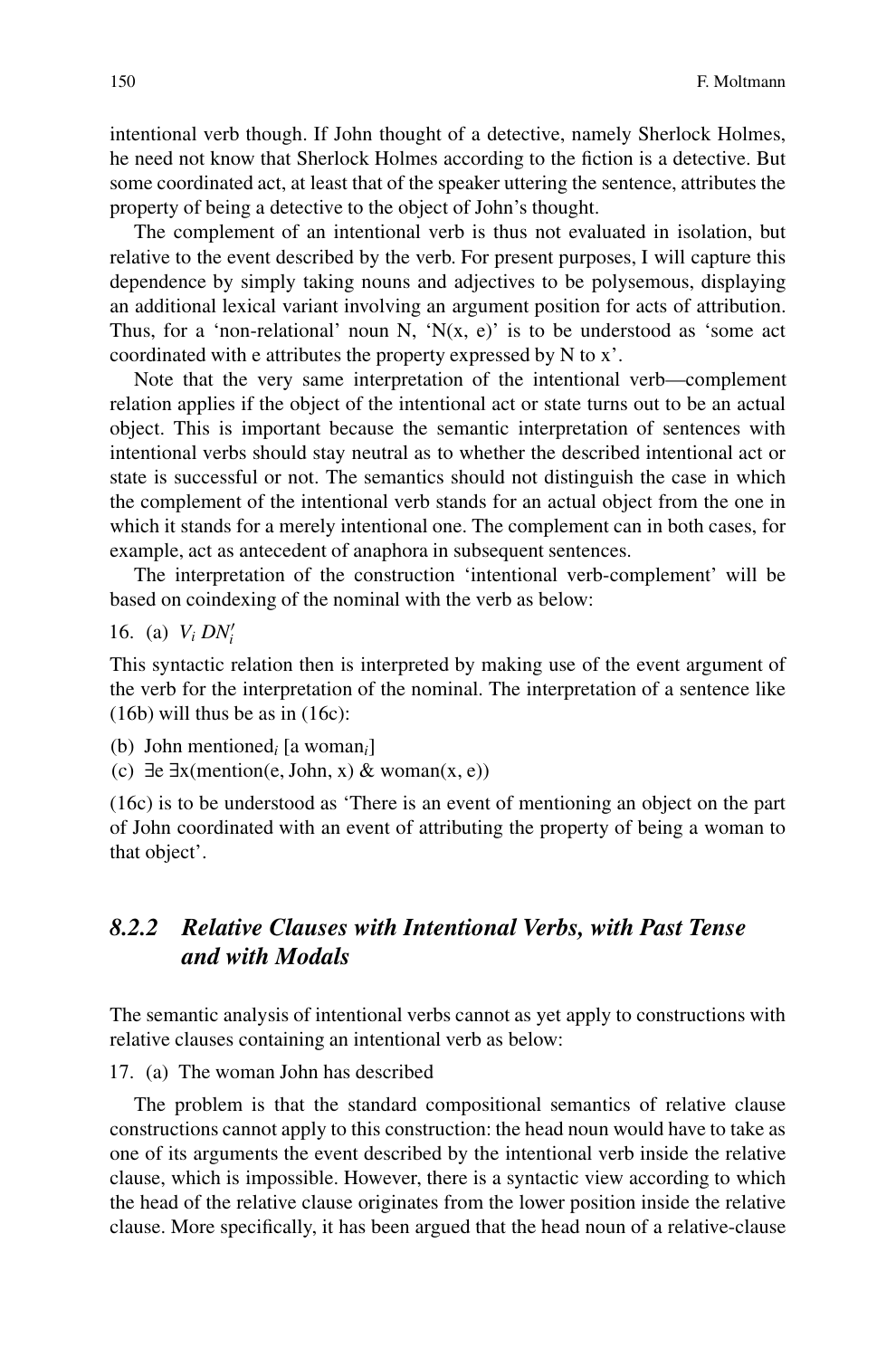construction may originate from inside the relative clause.<sup>[14](#page-10-0)</sup> If moreover movement of an expression is in fact copying, then an unpronounced copy of the expression moved will be left behind which will then be the one taken into account by semantic interpretation. This means that the construction can be interpreted as if the head noun was in the lower position, either by having left a copy in that position (on the copy theory of movement) or by being reconstructed into the lower position. The copy left behind should have the status of a restricted variable, bound by a silent operator that stands for the relative pronoun. The syntactic issues need not concern us in detail. Rather it suffices to take advantage of the general syntactic view that permits *the woman John described* be interpreted as below:

- (b) The e [that John described e woman]
- (c)  $\iota x[\exists$  e(mention(e, John, x) & woman(x, e))]

Quantification over nonexistent objects can also be made available with modals and past tense which extend the range of a quantifier to past and possible objects. Modals and past tense pattern exactly the same as intentional verbs in relative-clause constructions:

- 18. (a) There are buildings that John could have built that do not exist.
	- (b) There are many buildings built in the eighteenth century that do not exist anymore.
	- (c) There are buildings that do not exist.

The relative clauses in (18a) and (18b) permit *there*-sentences to range over possible and past objects of which the existence predicate is not true, which is not the case for (18c), which can hardly be considered true. While the denotation of the noun *buildings* as such can contain only actual buildings, the denotations of *building that I could have built and buildings built in the eighteenth century* contain possible and past objects as well.<sup>[15](#page-10-1)</sup> The reason why  $(18c)$  cannot be true must be that nouns are existence-entailing, unless they are modified by a suitable intensional modifier.<sup>16</sup>

1. (a) A is a philosopher.

(b) B is a baker.

<span id="page-10-0"></span><sup>&</sup>lt;sup>14</sup>See Carlson [\[2\]](#page-26-20) and Grosu and Landman [\[9\]](#page-26-21).

<span id="page-10-1"></span><sup>15</sup>Other kinds of intensional modifiers that extend the domain of quantification of a *there*-sentence are those in the sentences below:

<sup>(</sup>i) (a) There are possible buildings that do not exist.

<sup>(</sup>b) There are philosophers of the past who hold the same view.

<span id="page-10-2"></span><sup>&</sup>lt;sup>16</sup>Past objects may allow for other predicates that do not entail existence besides psychological predicates, namely predicates describing the causal effects or historical influence of an object, such as *influential* or *important*. Even sortal predicates may in certain cases not be existenceentailing, namely in the case of individuals whose influence endures beyond their life span or whose achievements are meant to endure. Thus if A and B are two people that lived in the past, (1a) is acceptable in the present tense if A was a philosopher whose work is still known. By contrast, (1b) is not likely to be acceptable, unless B, let us say, initiated a tradition or created a lasting recipe: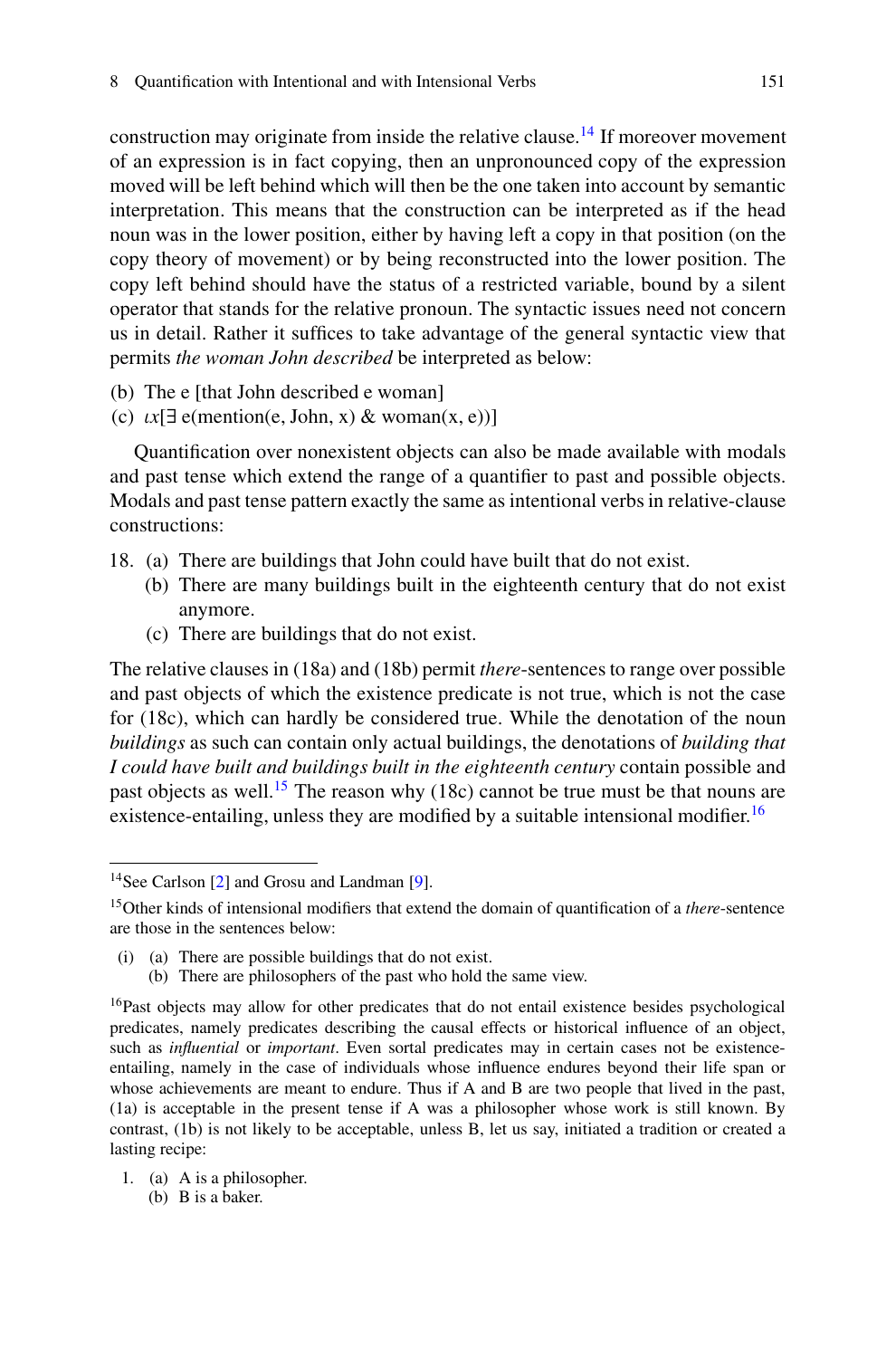Not only *there*-sentences may range over nonexistent (past or possible) objects, also quantificational NPs by themselves can, provided they are modified by the same sorts of modifiers:

- 19. (a) Some buildings John could have built will never exist.
	- (b) Some houses built in the eighteenth century do not exist anymore.

The semantics of intensional modifiers of existence-entailing nouns is straightforward: they act as modal operators in the definition of the property expressed by the complex nominal, as in (20):

20.  $\lambda x \sim$  building(x)]

The relative-clause constructions in (18a,b; 19a,b) require, as in the case of intentional verbs, that the head noun be interpreted in the lower position inside the relative clause. This permits the noun to be interpreted in the scope of the modal or temporal operator, as below:

- 21. (a) [that John could have built e buildings]
	- (b)  $\lambda x[\diamondsuit(\text{building}(x) \& \text{build(John, x)})]$

There are various syntactic criteria for when a relative clause will involve an internal head and when not (Carlson [\[2\]](#page-26-20)). One of those criteria is the impossibility of stacking of relative clauses. More precisely, the same type of relative clause, with the same head-internal interpretation, cannot be stacked. The example below, which does not sound very good, illustrates the constraint:

22. ?? the buildings that I could have built that could have been financed

Example (22) contrasts with the examples below, which are fine:

- 23. (a) the buildings that I could have built that never came into existence
	- (b) the buildings that were built in the eighteenth century that do not exist anymore

The reason for the acceptability of (23a) and (23b) is straightforward. In these examples, the second relative clause, on a head-external interpretation, simply expresses a restriction on the set specified by the first relative clause. By contrast, a head-external interpretation of the second relative clause in (22) is impossible for semantic reasons, and a head-internal interpretation is unavailable for syntactic reasons: the head of the entire construction is already used for the head-internal interpretation of the first relative clause.

# **8.3 Intentional Verbs and Intensional Verbs**

The complements of intentional verbs share some similarities with the complement of intensional transitive verbs, such as *need* and *look for*, in particular a lack of specificity and the lack of a requirement that the complement stand for an actual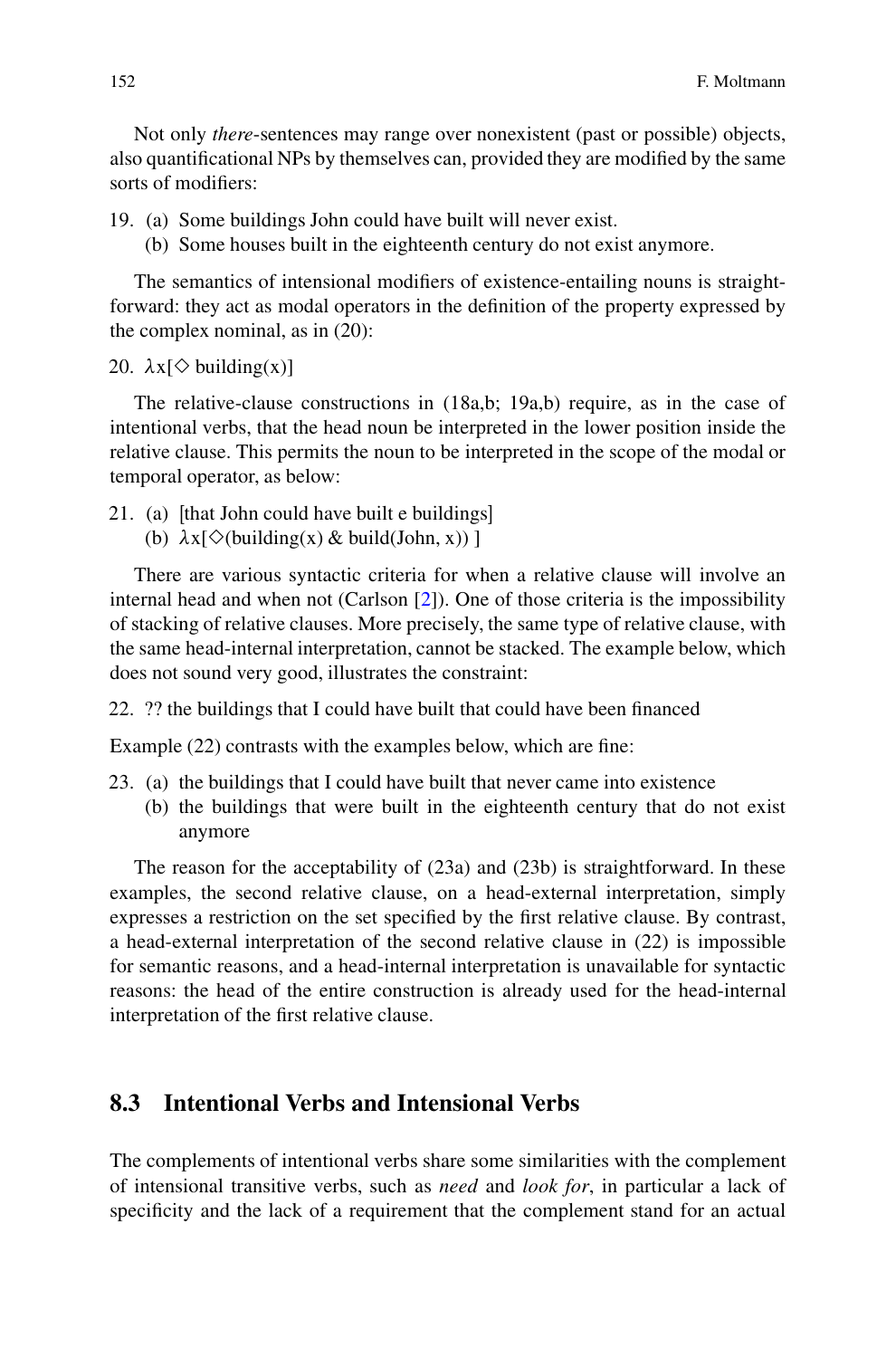objects in order for the sentence to be true or false. However, intensional verbs need to be sharply distinguished from intentional verbs.<sup>17</sup> The complement of intentional verbs behaves just like an ordinary referential or quantificational NP, though it sets up a 'new' domain of intentional objects, objects that depend just on the intentional act described by the verb. By contrast, the complement of intensional transitive verbs, on all of the existing analyses, contributes a semantic value of a different type from that of the complement of an intentional or extensional verb. On one view, the complement contributes a quantifier (Montague [\[22\]](#page-26-22), Moltmann [\[15\]](#page-26-23), [\[19,](#page-26-24) ch. 5]), on another a property (Zimmermann [\[37\]](#page-27-2)).

#### *8.3.1 Nonspecificity and Underspecfication*

One criterion for intensional verbs is nonspecificity. For a subclass of intensional verbs, that of verbs of absence such as *need* or *look for*, the relevant notion of nonspecificity manifests itself in the possibility of adding 'any will do' to the sentence (Moltmann [\[15,](#page-26-23) [17\]](#page-26-25), Zimmermann  $[38]$ <sup>18</sup>:

24. John needs a horse, any will do.

The nonspecificity of the complement of intensional verbs needs to be sharply distinguished from the indeterminateness of intentional objects as arguments of intentional verbs. The indeterminateness of intentional objects consists in their underspecification with respect to properties, whereas the nonspecific reading of intensional verbs like *need* has to do with the semantic type of their complement, as an intensional quantifier or a property. This also means that quantificational complements such as *at least two* N display the very same nonspecific reading:

25. John needs at least two assistants.

*Need* is a modal verb of absence, and the semantic contribution of the complement is best understood by paraphrasing (25) as 'For any minimal situation *s* satisfying John's needs, there are at least two assistants John has in *s'* (Molt-mann [\[15,](#page-26-23) [17\]](#page-26-25), [\[19,](#page-26-24) ch. 5]).

There are other intensional verbs besides modal verbs of absence that take quantificational complements, but to which the 'any will do'-test will not apply. They include *owe, buy, sell, recognize,* and *find* (Moltmann [\[15\]](#page-26-23), Zimmermann [\[38\]](#page-27-3)).

Some intensional verbs may be intentional verbs at the same time. The psychological verb *want* is an example. *Want* can clearly take intentional objects as arguments in examples like (26), assuming that the book does not describe an actual house:

<span id="page-12-0"></span> $17$ The distinction is often ignored both in the philosophical and in the linguistic literature.

<span id="page-12-1"></span> $18$ For arguments that nonspecificity, rather than failure of substitutivity or existential quantification, is characteristic of intensional transitive verbs see Moltmann [\[15\]](#page-26-23) and Zimmermann [\[38\]](#page-27-3).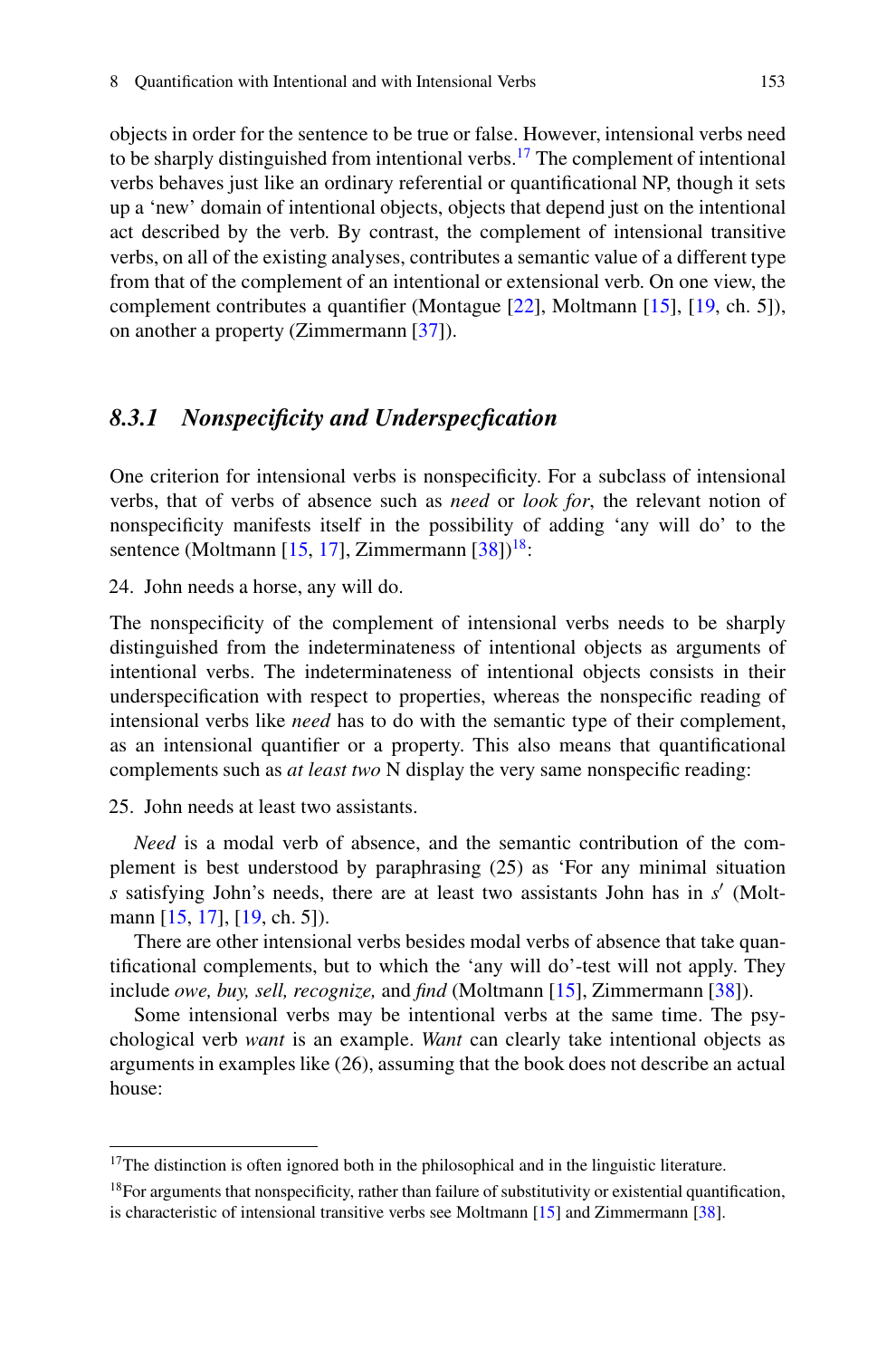26. John wants the house described in the book.

But *want* also takes quantificational complements with the relevant nonspecific reading:

27. John wants at least three assistants, any will do.

*Want* thus is polysemous: it has an interpretation as an intensional verb, involving a property or intensional quantifier, and as an intentional verb, taking an intentional object as its argument.

#### *8.3.2 The Choice of Neutral Proforms*

Besides nonspecificity, there are two other linguistic characteristics of intensional verbs that distinguish them from extensional and intentional ones (Moltmann [\[15\]](#page-26-23)). First, intensional verbs generally require impersonal proforms, regardless of the gender and content of the NP they replace:

- 28. John needs something/?? someone, namely an assistant.
- 29. (a) There is something/?? someone John needs, namely an assistant who speaks French.
	- (b) There is something John made reference to, namely a person who speaks French fluently.

By contrast, intentional verbs generally go with proforms that match the features of the NP they replace:

30. John mentioned someone/? something, a woman (in fact, a woman that does not exist).

A related difference between the two sorts of verbs consists in the 'identity conditions' concerning what is shared by two occurrences of intensional or intentional verbs. Two distinct occurrences of intensional verbs share the same object ('the same thing') in case they would involve the same property or quantifier:

- 31. John needs an assistant and Mary needs an assistant, and thus John and Mary need the same thing.
- 32. (a) John needs the same thing as Bill, namely an assistant that speaks French. (b) John is looking for the same thing as Bill, a house with a garden.

By contrast, for two occurrences of intentional verbs to share the same object, they either need to share actual objects as arguments or else the intentional acts they describe need to be coordinated and thus yield the same intentional object, as illustrated by the two readings of the sentences below:

- 33. (a) John and Mary mentioned the same book.
	- (b) John and Mary were thinking about the same woman.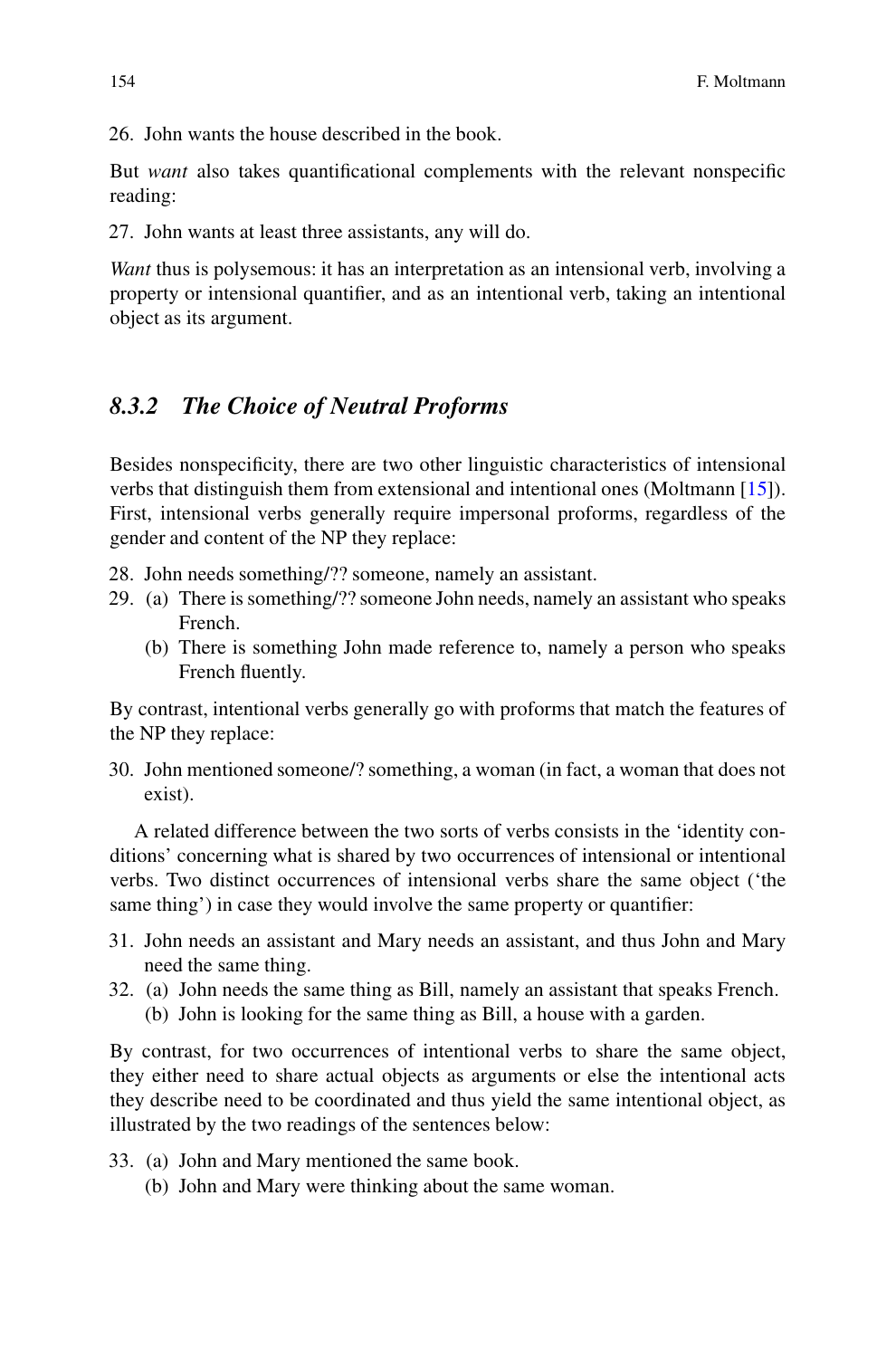The proforms that can take the position of NP-complements of transitive intensional verbs belong to a particular class of *special quantifiers*, which include *everything, nothing, the same thing*, but also the proform *that* and the relative pronoun *what*. On a common view, such quantifiers range over higher-order semantic objects, intensional quantifiers or properties (Moltmann [\[15\]](#page-26-23), Zimmermann [\[37\]](#page-27-2)). On an alternative view, the Nominalization Theory developed in Moltmann [\[16,](#page-26-26) [17\]](#page-26-25), [\[19,](#page-26-24) ch. 5], special quantifiers are *nominalizing quantifiers* that introduce 'new' entities into the semantic structure of the sentence, entities that could also be the semantic values of corresponding nominalizations. According to that view, what is shared in (31) is 'the need for an assistant and what is shared in (32b) is 'the search for a house with a garden'.

Special quantifiers and the associated identity conditions are characteristic of intensional verbs, but not intentional verbs. The identity conditions associated with intentional verbs crucially involve the coordination of intentional acts: no two intentional objects may be 'the same N' that depend on different, uncoordinated acts. Thus, an argument such as the following is invalid, in a circumstance in which the women John and Bill mentioned do not exist and John's and Bill's acts of mentioning are not coordinated:

34. John mentioned a woman with red hair. Bill mentioned a woman with red hair. John and Bill mentioned the same woman.

The same holds for predicates describing nonlinguistic intentional acts, such as acts of imagination or (nonveridical) perception. Thus the inferences below are invalid if John's and Bill's imaginations and perceptions are not coordinated:

- 35. John imagined a woman with blue hair. Bill imagined a woman with blue hair. John and Bill imagined the same woman.
- 36. John saw a red spot. Bill saw a red spot. John saw the same spot as Bill.

If instead of *the same* N special quantifiers or pronouns occur in the conclusion, the arguments become valid, as when replacing the conclusions in (34)–(36) by (37a), (37b), and (37c) respectively<sup>19</sup>:

37. (a) John mentioned what Bill mentioned (a woman with red hair).

- (i) (a) John is writing a poem. Mary is writing the same thing.
	- (b) John is writing a poem. ?? Mary is writing the same poem.

<span id="page-14-0"></span><sup>&</sup>lt;sup>19</sup>The same contrast can be observed with verbs of creation, which themselves are in fact intensional verbs (Moltmann [\[15\]](#page-26-23)):

<sup>(</sup>ib) has only a reading on which John's literary creation miraculously coincides exactly with that of Mary, which is not something implied by (ia).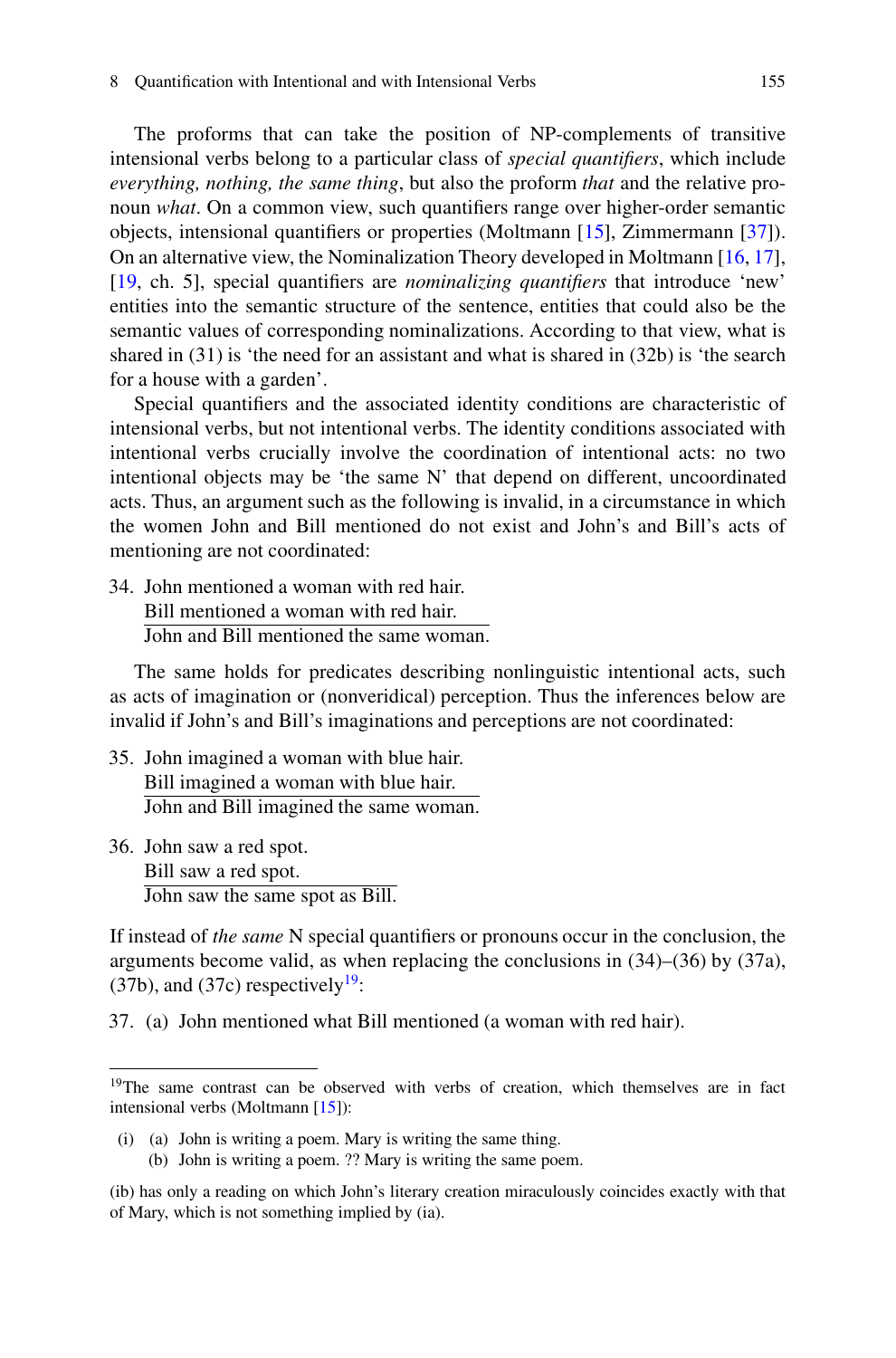- (b) John imagined the same thing as Bill (a woman with blue hair).
- (c) John saw the same thing as Bill (a red spot).

But what (37a,b,c) report is the sharing of a type of object, not a single intentional object. The reason why special quantifiers and pronouns are tolerated in (37) is that the intentional verbs are interpreted as intensional verbs. Such a reinterpretation is available for at least some intentional verbs, by a form of 'type-shifting'. Just as Montague Grammar allows extensional verbs to be 'type-shifted' to intensional verbs, intentional verbs can be 'type-shifted' to intensional ones, as roughly below (adopting, for the sake of simplicity, the view that intensional verbs take properties as arguments):

38. For an intentional verb V, an event e, an object x, a property P, and an intentional object y, V*intens*(e, x, P) iff V(e, x, y), where for some event e' coordinated with e, e' attributes P to y.

The same difference in identity conditions displayed by *the same* N and *the same thing* are displayed by two types of anaphoric pronouns. Anaphoric *that* classifies with *the same thing* whereas *it* classifies with *the same* N. *That* cares about the identity of a type, whereas *it* requires the identity of an intentional object. This is why (39a) and (40a) below are acceptable, whereas (39b) and (40b) are not, on a natural reading on which the mental states described are not coordinated:

- 39. (a) John imagined a circle. Mary imagined that too.
- (b) John imagined a circle. ?? Mary imagined it too.
- 40. (a) John wants a nice book. Mary wants that too.
	- (b) John wants a nice book. ?? Mary wants it too.

The second sentence in (40b) is unacceptable unless there is a particular book, existent or intentional, that both John and Mary want.

# *8.3.3 The Semantics of Special Quantifiers with Intensional Verbs*

On the 'Nominalization Theory', special quantifiers have a 'nominalizing' function, ranging over entities that would be semantic values of a corresponding nominalization. Thus, *what Mary needs* below would stand for 'the need for a house', which is said to be something John shares with Mary:

41. John needs what Mary needs, a house

Part of the motivation for the Nominalization Theory comes from the predicates that can apply to special quantifiers. Such predicates generally cannot be understood as predicates of higher-order semantic objects such as intensional quantifiers or properties. For example, in (42a,b) *count* and *unusual* can hardly be understood as predicates of semantic objects such as quantifiers or properties: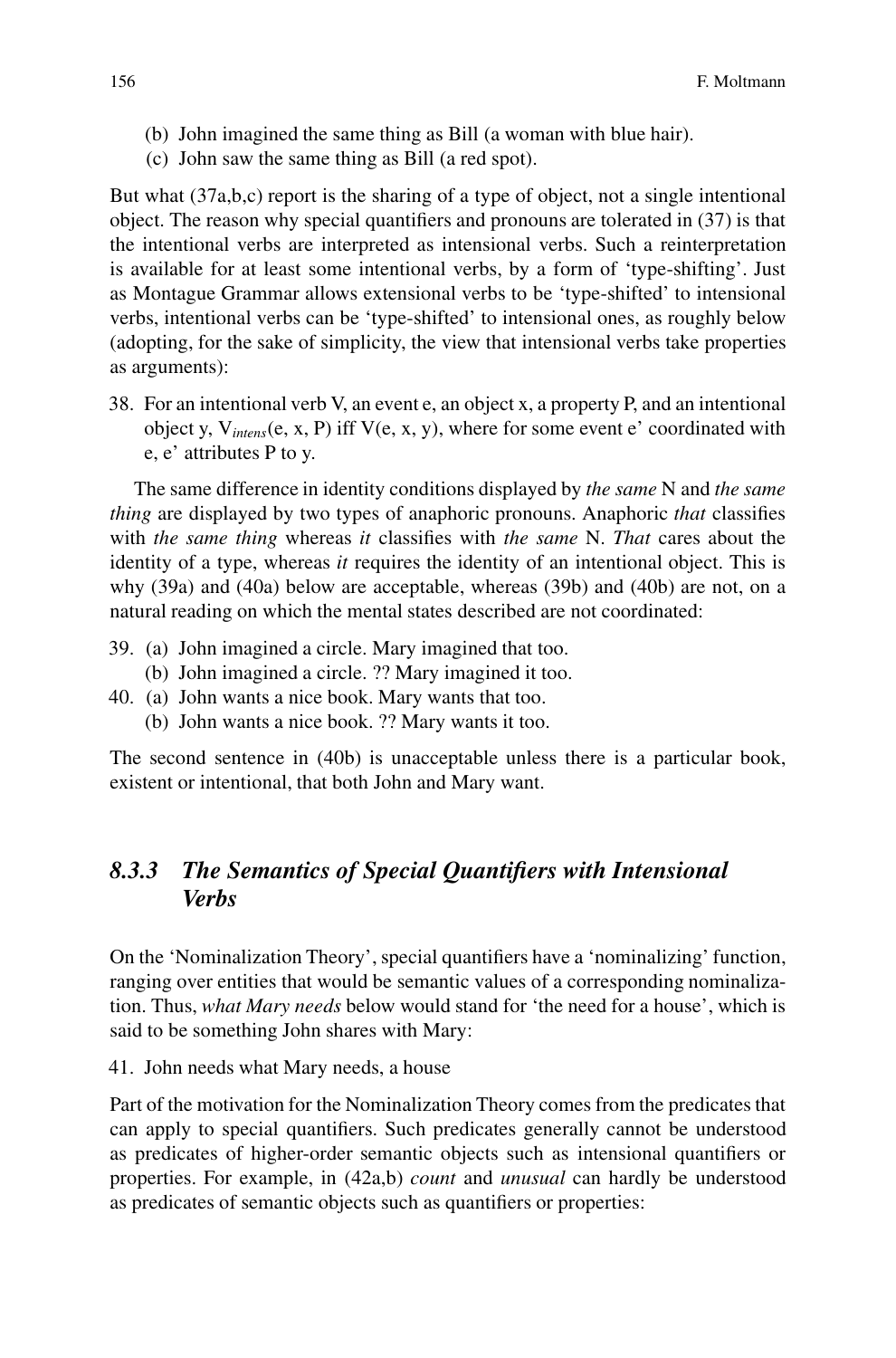- 42. (a) John counted what he needs.
	- (b) John needs something unusual.

Rather *count* and *unusual* in (42a,b) apply to entities of the sort of John's needs.

Whereas (42a,b) involves quantification over particular entities of the sort 'John's needs', (41) involves quantification over kinds, entities of the sort 'the need for a house' (which has both 'John's need for a house' and 'Mary's need for a house' as instances).

There are cases which at first sight present problems for the Nominalization Theory, namely acceptable examples such as those below (Moltmann [\[17\]](#page-26-25), [\[19,](#page-26-24) ch. 5]):

43. Mary has what she needs, a house.

Such cases however, are not a counterexamples to the Nominalization Theory, but simply require a modification of it. What is special about (43) is that the situation described in the main clause, Mary owning a house, is a situation satisfying her need. *What she needs* in (43) does not stand for Mary's need, but rather for the satisfier of Mary's need's, or rather a variable satisfier of her need. (Moltmann [\[19,](#page-26-24) ch. 5]). A variable satisfier of a need is a variable object that has manifestations as ordinary objects in different circumstances and may lack a manifestation in the actual circumstances. In general, special quantifiers and pronouns with transitive intensional verbs stand for such variable objects, rather than what the nominalizations of the verbs would stand for, entities like needs.

# *8.3.4 Relative Clause Constructions with Intensional and with Intentional Verbs*

NPs formed with relative clauses with intensional verbs and with intentional verbs form referential NPs, NPs that are arguments of ordinary predicates and that can act as antecedents of anaphora, as below:

- 44. (a) The woman John described is American. She is fluent in French and German.
	- (b) The assistant John needs must speak French. He should also be fluent in English.

Whether or not the woman John described exists does not bear on the acceptability of (44a), and John's not having an actual assistant does not bear on the acceptability of (44b). NPs modified by relative clauses with intentional verbs and with intensional verbs differ, though, in what they stand for. There are two semantic reflections of that.

First of all, it is reflected in the applicability of the predicate *exist*. NPs with intentional verbs can stand for intentional objects of which *exist* is false, as in (45a), but those with intensional verbs cannot, as seen in (45b):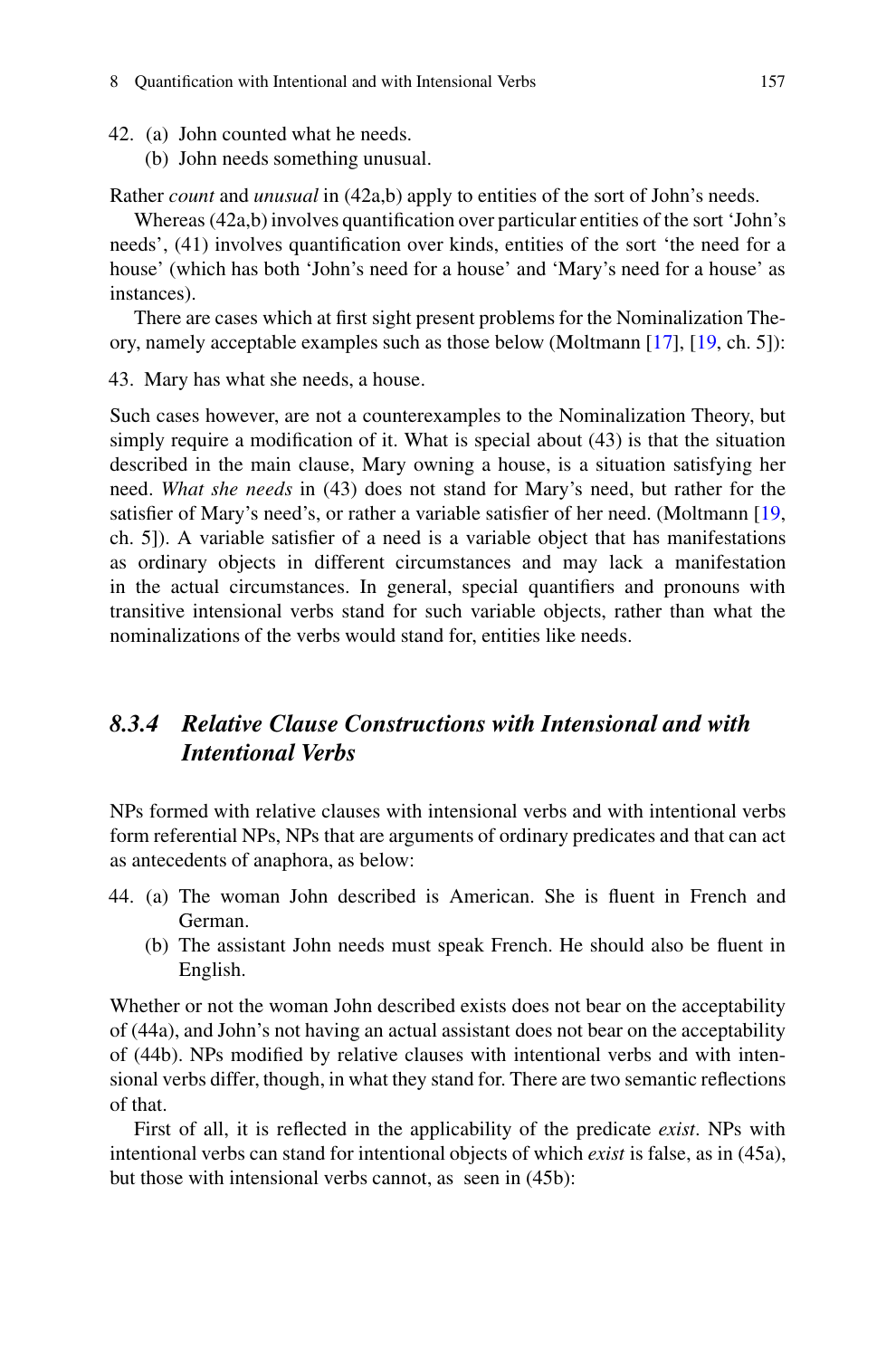- 45. (a) There is a book John mentioned that does not exist.
	- (b) ?? There is an assistant John needs that does not exist.

(45b) is acceptable only on a reading on which the indefinite characterizes a type of object, rather than a particular actual or intentional object—unless of course the verb has in fact the extensional rather than the intensional reading. (45b) contrast with (45c) with a psychological verb of absence, which better tolerates *exist*:

(c) There is a book John wants that does not exist.

Similarly, (46b) is not really worse than (46a):

- 46. (a) There is a woman John is thinking about that does not exist.
	- (b) There is a woman John is looking for that does not exist.

The reason is that psychological verbs generally have a variant as intentional verbs, leading to a domain of intentional objects.

There is another semantic difference between NPs with intentional verbs and with intensional verbs. Definite NPs modified by a relative clause with an intensional verb generally are subject to the Modal Compatibility Requirement, the obligatory presence of a modal in the main clause (Moltmann  $[18, 21]$  $[18, 21]$  $[18, 21]$ )<sup>20</sup>:

47. (a) The assistant John needs must speak/may speak/??? speaks English. (b) The woman John is looking for must be/may be/??? is tall and blond.

By contrast, definite descriptions with a relative clause containing an intentional verb are subject to no such requirement:

- 48. (a) The woman John is dreaming about is tall and blond.
	- (b) The building John described is made almost entirely of glass.

While definite NPs modified by relative clauses with intentional verbs describe intentional objects, definite NPs with intensional verbs describe *variable objects* of a certain sort (Moltmann [\[18\]](#page-26-27), [\[19,](#page-26-24) ch. 5], [\[21\]](#page-26-28)). Variable objects are entities that have different manifestations as ordinary objects in different circumstance and may lack a manifestation in the actual circumstance. For example, 'the president of the US' viewed as a variable object will be an entity that has as its manifestation at a time and a world whoever is president of the US at that time in that world. 'The assistant John needs' viewed as a variable object is a *variable satisfier* of 'John's need', which means it is a variable object that has manifestations in exactly those situations (exactly) satisfying John's need and that has as its manifestation in a situation exactly satisfying John's need the assistant that John 'has' in that situation (which means that John stands in a contextually relevant relation *R* to):

<span id="page-17-0"></span><sup>20</sup>The Modal Compatibility Requirement has been noted first for the related construction *the gifted mathematician John claims to be* by Grosu and Krifka [\[8\]](#page-26-29). See also Moltmann [\[21\]](#page-26-28).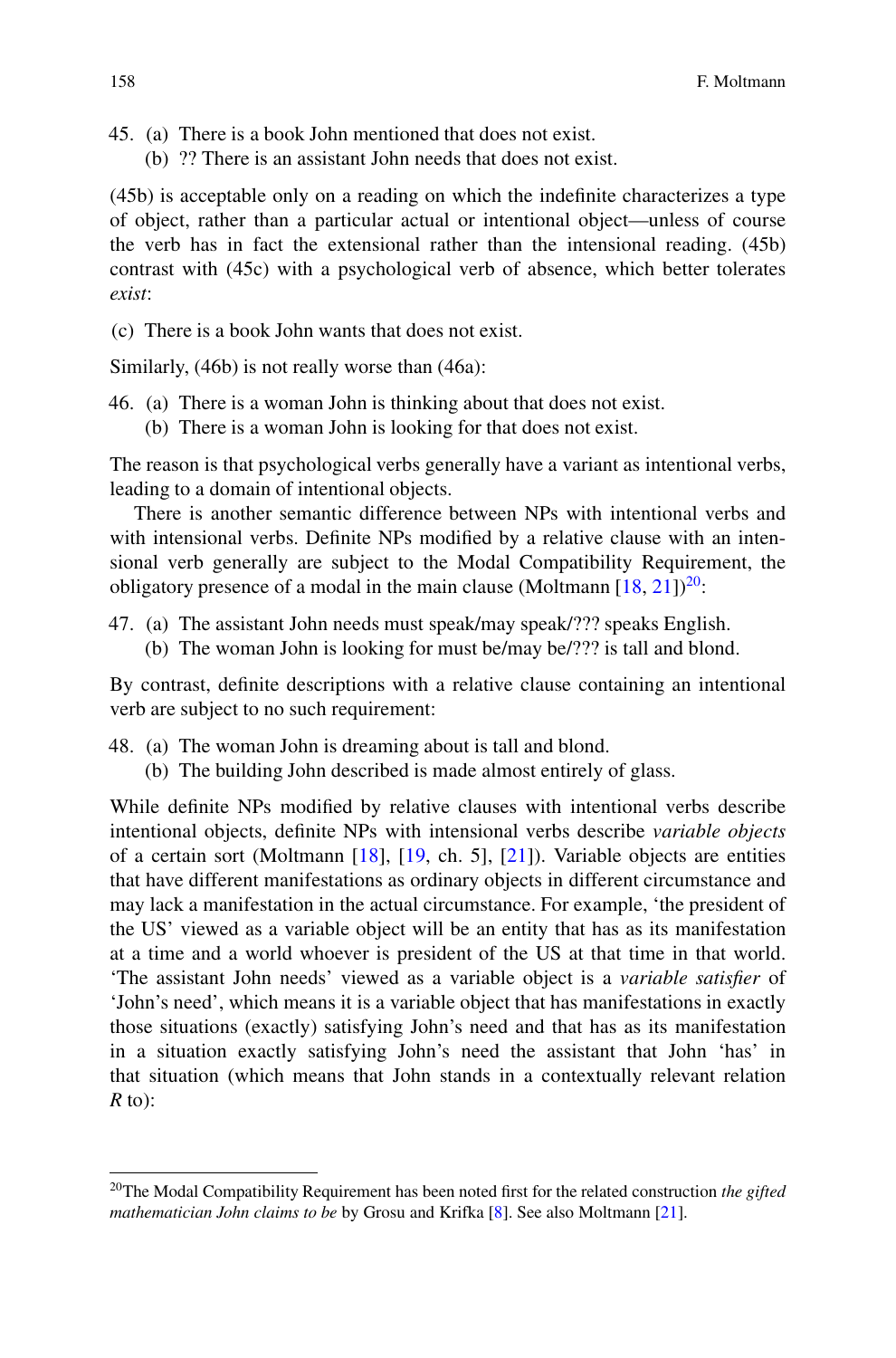49. *[the assistant John needs e]* = the variable object o such that o has manifestations in exactly those situations s such that for some e, need(e, John), s (exactly) satisfies e, and for some e, need(e, John), for any situation s satisfying e, manif(o, s) =  $\iota$ x[assistant<sub>s</sub>(x) & R<sub>s</sub>(x, John)], for a relevant contextually given relation R.

The modal is required because it allows accessing nonactual manifestations of the variable object for the purpose of applying the predicate, by the condition below (Moltmann [\[18\]](#page-26-27)):

- 50. A variable object has a (circumstance-relative) property P in a circumstance s iff if the manifestation of o in s has P in s  $(P_s(\text{manif}(o, s)))$
- (50) is a general condition on applying a property to variable objects.

### **8.4 Actual Objects Acting as Intentional Objects?**

The present account sharply distinguishes between intentional objects and actual objects as denotations of the complements of intentional verbs. There are examples, however, where actual objects appear to qualify as intentional objects:

- 51. (a) John now lives in the house he had dreamt of.
	- (b) John finally bought the house he had always longed for.
	- (c) John now owns the car he had always been fantasizing about.

(51a) suggests that the actual house John lives in qualifies as the house John dreamt of, which means that the latter is in fact an actual object (though of course, John did not dream of all the aspects of the house he now lives in). This would mean that at the time of his dreaming John's dream is directed toward an actual object not an intentional one, unbeknownst to him. But this is not plausible: a different house than the one John lives in could have fulfilled John's dreams just as well. There are constraints on when actual objects may qualify as the objects of thought or imagination: there needs to be a causal connection to the intentional act or state; having certain properties is not enough. The examples in (51) in fact turn out to be special. In many cases, an actual object meeting the conditions on the object of thought does not make the construction in question acceptable:

- 52. (a) ?? Yesterday John saw the castle he had imagined.
	- (b) ?? John noticed the car he had always been fantasizing about.
	- (c) ?? John now lives in the house Mary once thought about.

Problematic are also cases where there are in fact several actual objects that meet the conditions on the object of thought, for example (53), in a context in which John dreamt of a 'generic' castle and then saw several that match the one he had dreamt of: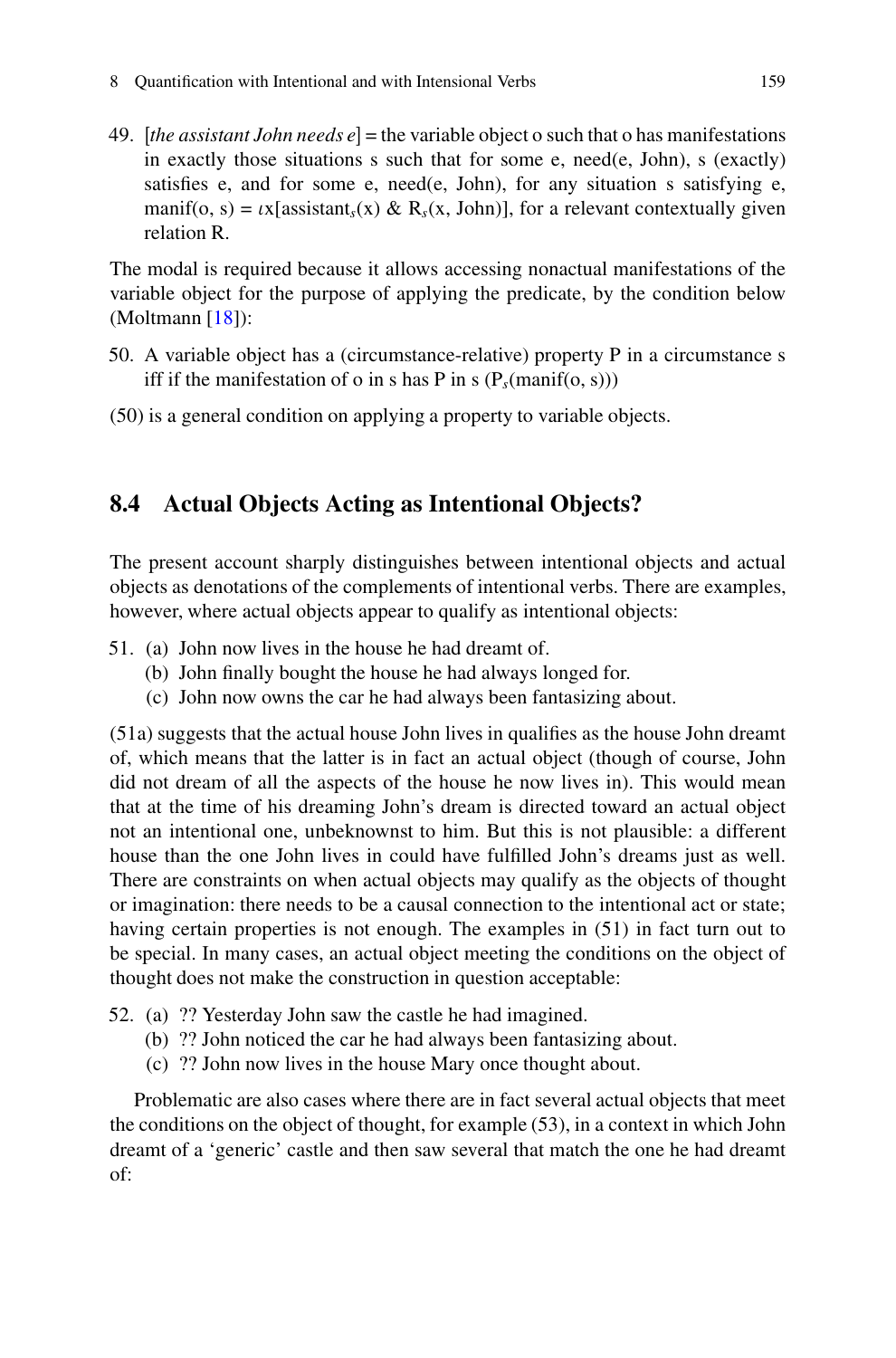53. ?? John saw several castles he had dreamt of.

The reason for the acceptability of  $(51a-c)$  thus cannot be an actual object meeting the conditions on an object of thought. In (51a), the main clause describes an actual situation that satisfies John's dream, which is not just directed toward an object: John's dream is not just a dream about a house, but a dream about a house to live in. On the shared reading, the complement of *dream* does not in fact describe an intentional object, but rather it acts as the complement of an intensional verb, specifying a variable satisfier of the event of dreaming. That is, *the house John had dreamt of* stands for a variable object that in each situation satisfying John's dreams has a manifestation that is a house John lives in. Intensional verbs of absence can share their 'object' with extensional verbs in case the intensional verb describes a situation that is a satisfaction situation for the intensional verb as in the case of (43) repeated below:

54. Mary has what she needs, namely a house.

In such case a case, more precisely, the extensional and the intensional share a variable satisfier. This means that the acceptability of  $(51a-c)$  is due to an intensional interpretation or rather reinterpretation of the intentional verb.

#### **8.5 Generic and Intentional Objects**

There are certain predicates that take objects similar to intentional objects, but that in fact should be viewed as generic objects rather than intentional objects. These are predicates of comparison, which include verbs of resemblance as well as comparatives.

The arguments of those predicates are generally given by indefinites:

55. (a) This animal resembles a unicorn.

Predicates of comparison, on the intensional reading, do not permit quantificational complements:

(b) This animal resembles at least one unicorn.

Predicates of comparison differ in that respect from intensional verbs of absence, such as *need*, which allow for quantificational complements.

Predicates of comparison may also take as arguments intentional objects, introduced by intentional verbs:

- 56. (a) Mary resembles the woman John talked about.
	- (b) Mary is more intelligent than the woman the novel describes.
	- (c) The building is taller than the building John had described.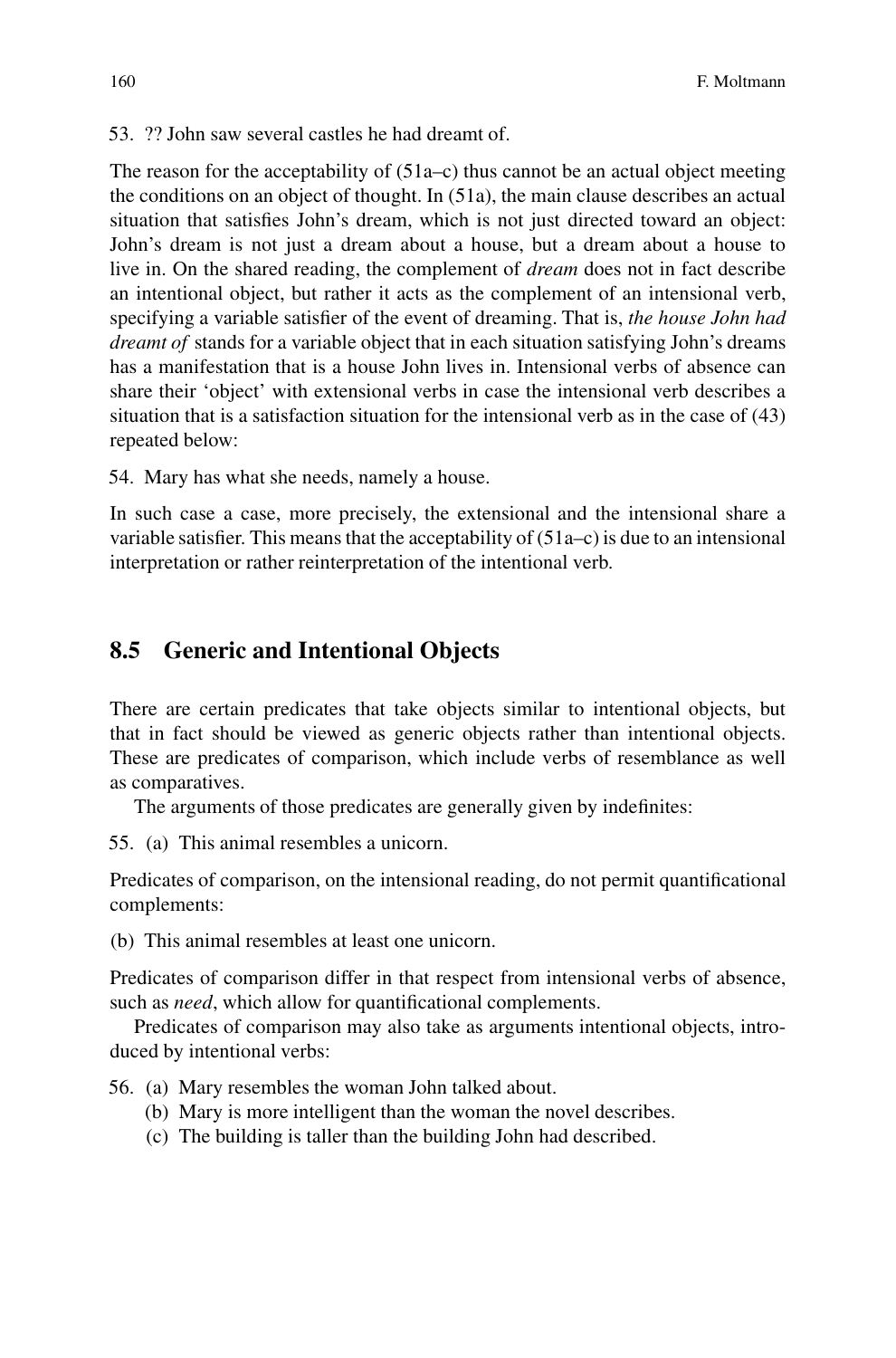In fact, intentional objects can fill the two argument positions of a comparative, just like generic objects $2<sup>1</sup>$ :

- 57. (a) The woman John described is more attractive than the woman Bill described.
	- (b) A unicorn is smaller than a dragon.

The indefinite complements of predicates of comparison do not seem to have a predicative function. More plausibly, they stand for generic objects, just as plausibly in (58):

- 58. (a) the example of a unicorn
	- (b) the description of a unicorn

Like intentional objects, there is nothing more to generic objects than their partial qualitative nature. Unlike intentional objects, however, generic objects are intuitively not 'nonexistent' objects. Rather they appear to be neutral as to existence or nonexistence: the existence predicate seems neither true nor false of them:

- 59. (a) ?? Charlie resembles a unicorn, which does not exist.
	- (b) ?? Charlie resembles a pony, which exists.
	- (c) Charlie resembles the man Bill described who does not exist.

Instead of being existent or nonexistent, generic objects are instantiated, exemplified, or manifested in particular objects. Comparative predicates, it appears, are able to apply to entities on the basis of their qualitative specification only, regardless of their existential status.

It is interesting to note that intentional verbs can also take generic objects, as on a generic reading of the verbal complement in (60a,b):

60. (a) When asked about examples of mythical beasts, John mentioned a unicorn. (b) John described a unicorn.

Intentional verbs such as *imagine* naturally take generic objects as arguments, allowing for co-predication with a predicate of comparison:

61. Charlie resembles the animal John imagined.

Such generic objects need to be sharply distinguished from intentional objects. If an existence predicate is applied to a generic object, it can state only the existence of a particular instance, not the existence of the generic object as such:

(ii) (a) A mouse is smaller than an elephant. (b) ?? A mouse is small.

I do not know of an explanation of this difference.

<span id="page-20-0"></span><sup>&</sup>lt;sup>21</sup>The acceptability of  $(57b)$  is quite surprising in fact, since the positive would not allow for a singular generic indefinite, as is familiar from the linguistic literature on generics:

<sup>(</sup>i) ?? A unicorn is small.

The difference obtains whether or not the NPs range over existent or nonexistent objects. Thus, it also obtains for the examples below: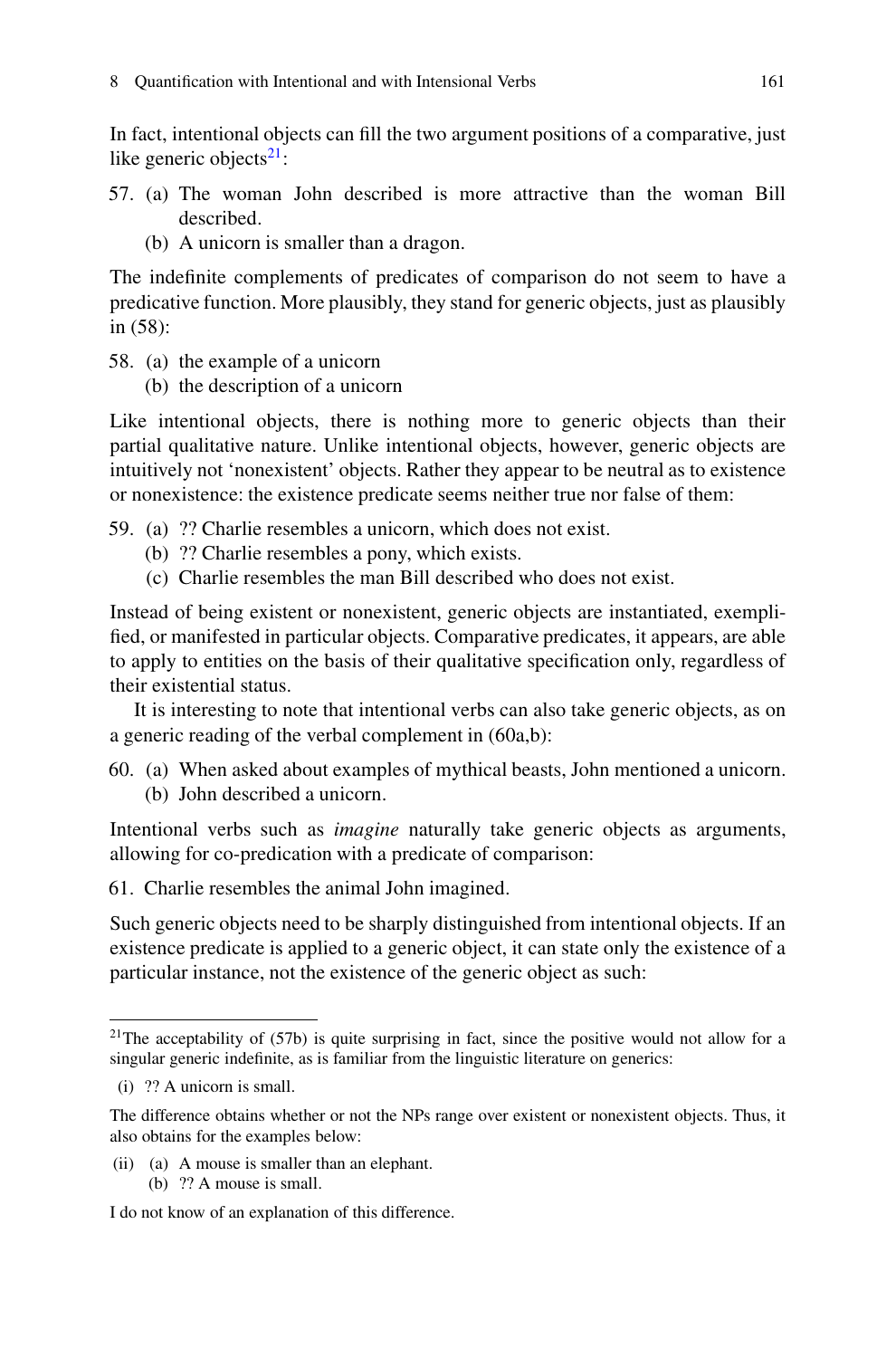62. The animal John imagined exists: there are ponies.

Predicates of comparison take generic objects for just the same reason, it appears, that they take intentional objects: they care about the properties of objects only, not whether or not the objects exist.

#### **8.6 Negative Existentials**

Negative existentials with descriptions of intentional objects based on intentional verbs have hardly received attention in the philosophical literature. The more familiar negative existentials involve a proper name or ordinary definite description in subject position:

- 63. (a) The king of France does not exist.
	- (b) Vulcan does not exist.

Such negative existentials arguably involve intentional objects as well. In fact, McGinn [\[11\]](#page-26-13) argued that apparently empty terms in negative existentials stand for intentional, nonexistent objects, in roughly the present sense, as entity constituted by failed intentionality. Obviously in that context, intentional objects would not depend on a described intentional act or state. Rather, they would depend on a contextually given quasi-referential act. Thus in (63a), the subject presumably relates to a pretend act of reference, or better a simulated unsuccessful act of reference, by a recent or contemporary philosopher; in (63b) the subject presumably relates to an attempted act of reference on the part of astrophysicists in the past. More precisely, the utterance of the subject will be a pretend act of reference coordinated with a contextually given quasi-referential act involving the same name or description.

There is a range of evidence (not considered by McGinn) that the subject of a negative existential stands for an intentional object, an object dependent on a quasireferential act. First, not any ordinary definite description is acceptable as the subject of a negative existential. The definite descriptions in the following examples are appropriate only insofar as their use is coordinated with a relevant previous quasireferential use of the same description $22$ :

- 64. (a) Mary's child does not exist.
	- (b) The tree in the garden does not exist.

(64a) cannot just be used to state that Mary does not have a child and (64b) cannot be used to state that the garden does not have a tree. Rather someone must have tried to refer to Mary's child or the tree in the garden before.

<span id="page-21-0"></span> $22$ The philosophical literature also discusses the following sentence:

<sup>(</sup>i) The largest natural number does not exist.

This sentence seems to me to be subject to the same condition involving a previous quasi-referential act, pace Russell's [\[25\]](#page-26-30) account of definite descriptions acting as quantifiers in such sentences.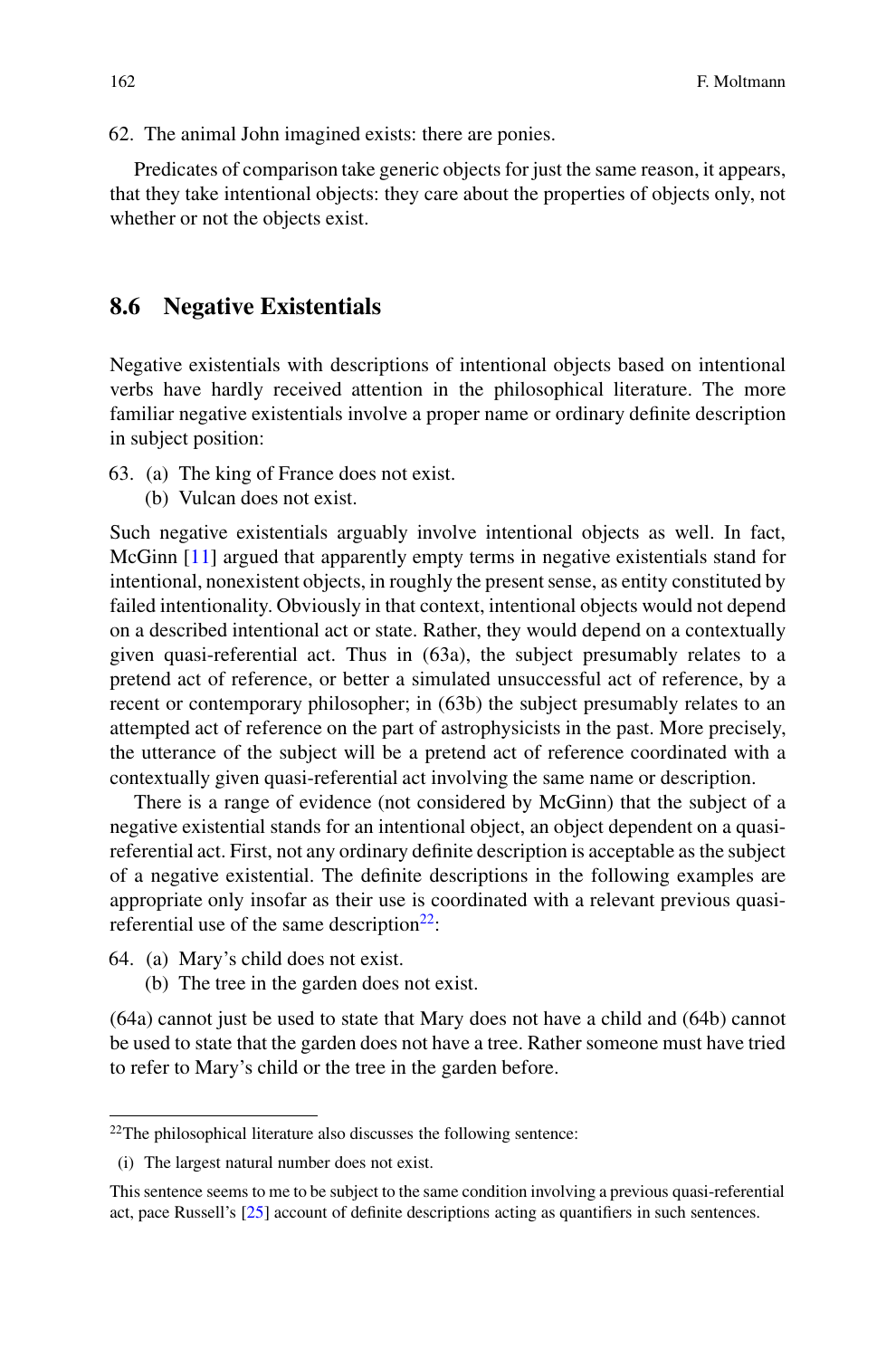Furthermore, not just any name that fails to have a referent can act as the subject of a negative existential. Newly created names cannot act in that function, and neither can names whose use does not relate to a preceding quasi-referential act. For example, an expression that could be a proper name, but has not been used as such, let's say *Barkab*, cannot felicitously occur in the subject position of a negative existential:

#### 65. ??? Barkab does not exist.

Such intuitions are unaccounted for on a view on which the subject of negative existentials such as (64a,b) is empty and negation is understood as external negation (Salmon [\[27,](#page-26-6) [28\]](#page-26-7)), unless it is supplemented by conditions on previous nameusing practices (Sainsbury [\[26\]](#page-26-9)) (this, though, would not carry over to definite descriptions).

The view that the subject of a true negative existential stands for an intentional object also accounts for the intuition that with non-referring singular terms negative existentials are false rather than just not true: *the golden mountain exists* is simply false, rather than neither true nor false, unlike a sentence such as *the present king of France is bald*, where there is a good intuition that the sentence is truth-valueless.

In addition, Salmon's view that negation in negative existentials is external negation is problematic. On that view, *not* in a negative existential would be the same kind of negation as in (66), which is naturally followed by a *because*-clause:

66. The king of France is not bald, because there is no king of France.

But (66) involves a particular intonation, namely a focus on *not*, rather than, as with ordinary negation, the predicate. By contrast, in a sentence with *exist* it is the predicate that is focused. That is, negative existentials do not appear to be cases of 'metalinguistic negation' in the sense of Horn [\[10\]](#page-26-31). Another problem for the view that negation in negative existentials is external is that negation as 'external negation' should be negation taking wide scope over the subject. However, with a quantificational subject, no wide-scope can be attested, unless *not* is strongly focused:

- 67. (a) Every one we talked about does not exist.
	- (b) At least two people we talked about do not exist.

The treatment of negation as external negation also has difficulties with the sentence below:

68. Every one we talked about except Anna Karenina exists.

*Except* also involves negation, but negation here could hardly end up as external negation in the logical form of the sentence.

Thus, the subject of a negative existential does not appear to have a special semantics, involving an empty denotation that triggers an external interpretation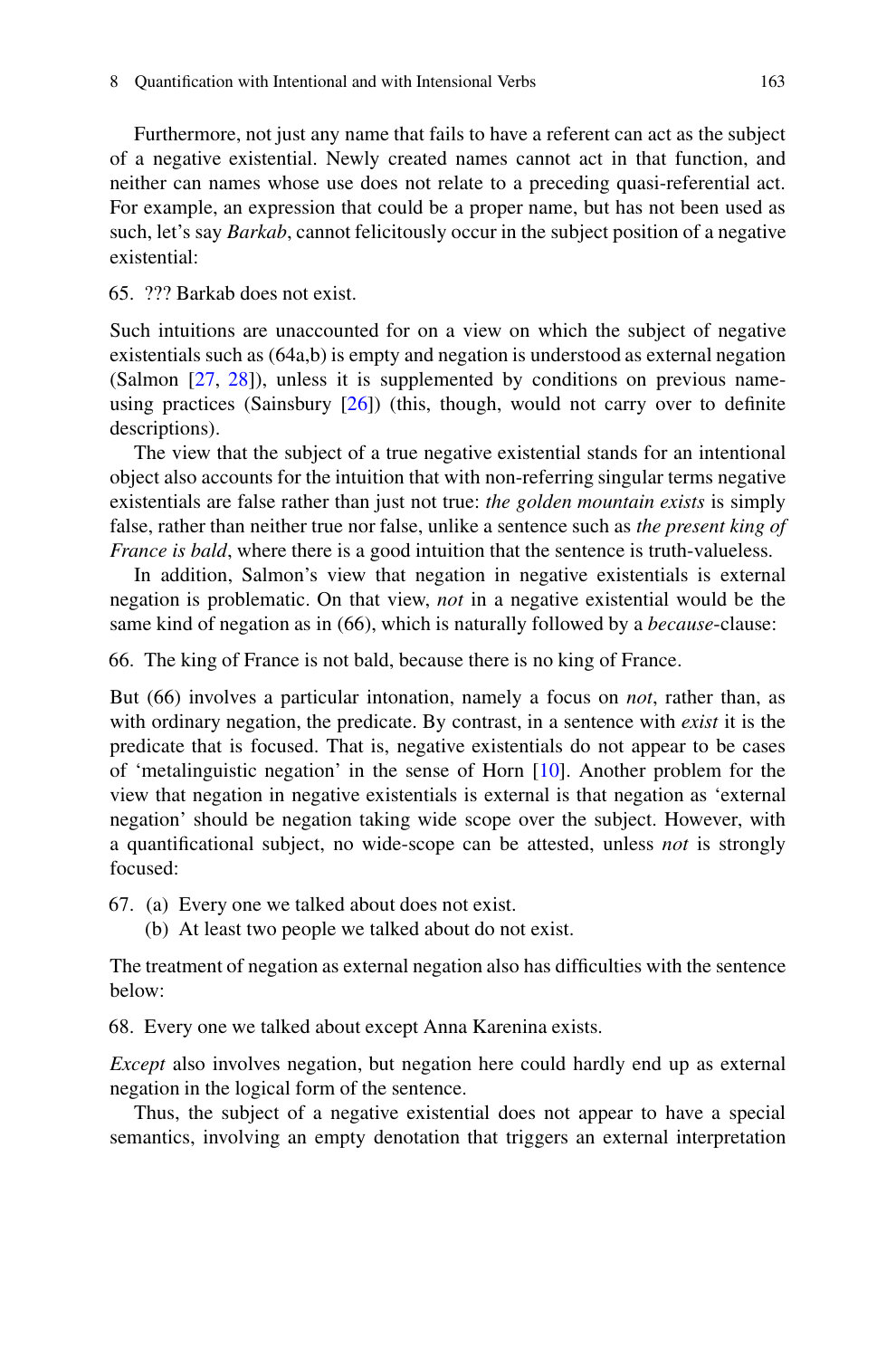of negation. Rather it is on a par semantically with referential NPs, and negation in negative existentials is just ordinary negation. $2<sup>3</sup>$ 

Turning to the semantics of negative existentials, the entire subject NP will be coindexed with a quasi-referential act given by the linguistic or nonlinguistic context. For proper names, I will, for the present purposes, make the same assumption as for common nouns when used to possibly describe intentional objects: proper names have a two-place variant with an additional event argument place for an act of attribution. Simplifying, the interpretation of a proper name coindexed with a contextually given quasi-referential act will then be as below:

69. (a)  $[Anna Karenina_i]^{e_i} = \iota x[x = f(e_i) \& Anna Karenina(x, e_i)]$ 

That is, the referent of the name *Anna Karenina*, co-indexed with some event *e* is the intentional object projected from *e* that involves the attribution of the name in an act coordinated with *e*.

Similarly, a definite description coindexed with a quasi-referential act given by the context will be interpreted as follows:

(b) [the king of France<sub>i</sub>]<sup>ei</sup> = 
$$
\iota
$$
x[x = f(e<sub>i</sub>) & *k king of France*(x, e<sub>i</sub>)]

That is, the referent of *the king of France* coindexed with an intentional event *e* stands for the intentional object dependent on *e*, which is coordinated with an act of the attribution of the property of being king of France.

One question that arises with negative existentials is, why could the subject not stand for a fictional character, so that  $(63a,b)$  would in fact come out false? Fictional characters obviously can be referents of terms making explicit reference to them such as *the fictional character Anna Karenina*. The question then is, under what circumstances can 'nonreferring' names and descriptions stand for fictional characters, rather than intentional objects? I will restrict myself to just a few observations and generalizations. First of all, there clearly are contexts in which empty names and definite descriptions can stand for fictional characters rather than intentional objects $^{24}$ :

- 70. (a) Anna Karenina was created by Tolstoy.
	- (b) Anna Karenina serves as a model for an unhappily married, intelligent woman.

<span id="page-23-0"></span><sup>23</sup>Another option one might think of would be to take *the king of France* to stand for a merely possible object and say that it does not exist. But see Kripke [\[5\]](#page-26-32) for a critique of that view.

<span id="page-23-1"></span> $24$ Another apparent case of reference to a fictional character is (i) below:

<sup>(</sup>i) Anna Karenina is an interesting fictional character.

However, *fictional character* has a 'reifying' function in this context, mapping a presentation of a name (a non-referential use of the name) onto a fictional character of which *interesting* is then predicated. It is the same function that *fictional character* has in *the fictional character Anna Karenina*, where it guarantees reference to a fictional character on the basis of a non-referential use of the name *Anna Karenina*. See Moltmann [\[19,](#page-26-24) ch. 6], for a discussion of the reifying function of certain sortals in predicate position.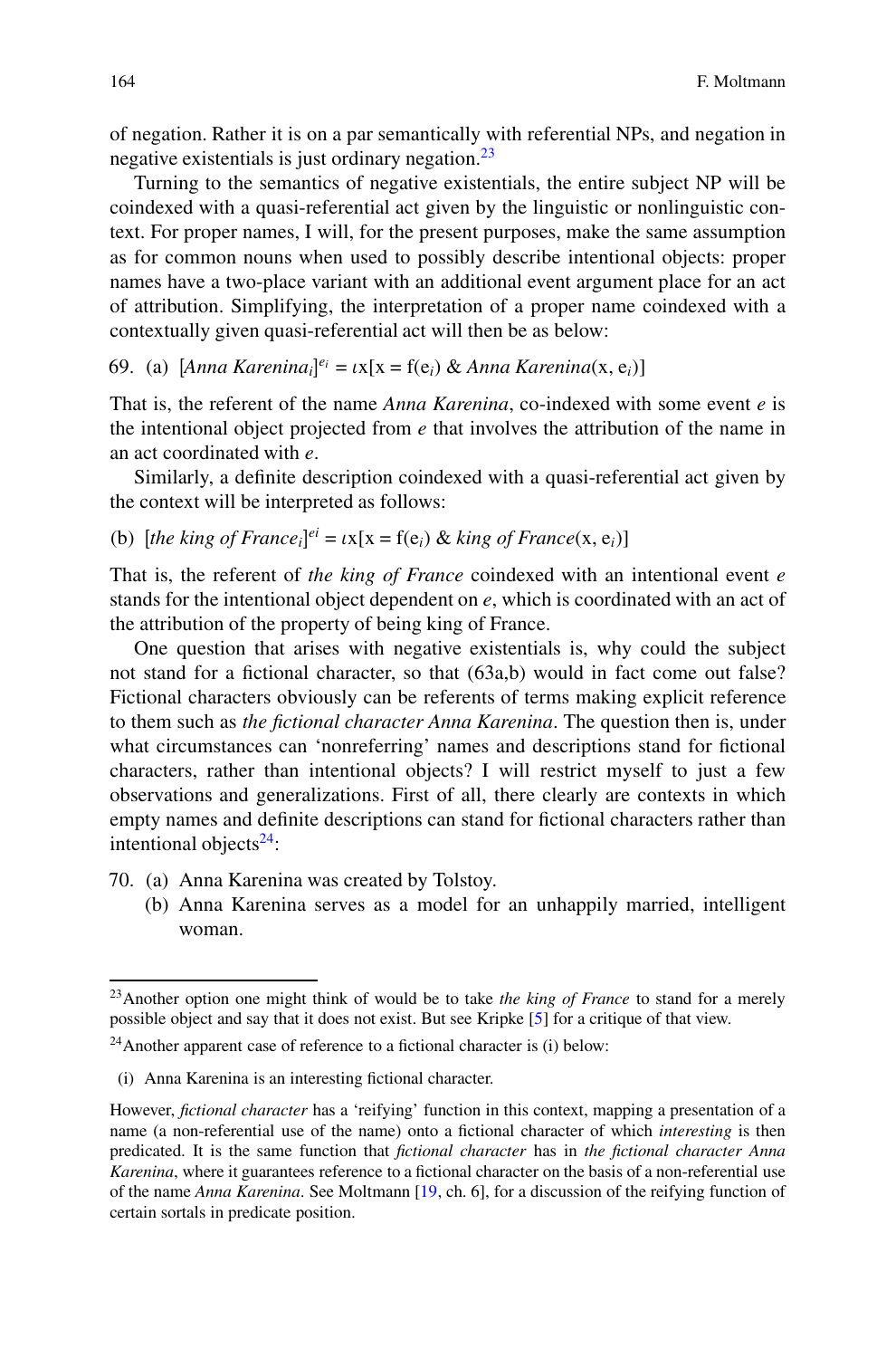In negative existentials, as in (63a, b) and below, an empty name or definite description cannot refer to a fictional character:

71. Anna Karenina does not exist.

It is impossible to get a reading of (71a) on which the sentence come out false.<sup>[25](#page-24-0)</sup> This is in contrast to a negative existential with a subject making explicit reference to a fictional character:

72. The fictional character Anna Karenina does not exist.

The reason why the subject in (71) and (63a, b) *has* to stand for an intentional object and cannot stand for fictional characters may be the following. A term can stand for an intentional object in only those contexts in which it could have been used to refer in the ordinary way (as in the case of *exist*), and it can be used to refer to a fictional character only in those contexts that exclude ordinary reference (as in the case of the verb *create*).

# **8.7 Restrictions on Predication of Intentional Objects**

Only certain predicates, we have seen, can be predicated of intentional objects, such as intentional verbs and (negated) existence predicates, as well as predicates of evaluation and comparison. To this generalization the observation needs to be added that when a subject stands for an intentional object, then any sort of predicate can follow:

- 73. (a) The person John described is a woman who knows many people.
	- (b) The woman the book is about is someone that likes everyone.

The restriction to the subjects is crucial, though, for applying an ordinary predicate. The sentences below are impossible if there is no actual woman the book is about:

- 74. (a) Many people know the woman the book is about.
	- (b) Everyone met the woman the book is about.

The restriction to subjects indicates that for ordinary properties to be predicated of intentional objects, the intentional act on which the intentional object depends needs to be accessible for the predicate to be predicated of the intentional object. Given standard syntactic views, the intentional act involved in the interpretation of the subject is accessible for the predicate (the subject c-commands the predicate), but not so for the intentional act involved in the interpretation of the object (the

<span id="page-24-0"></span><sup>&</sup>lt;sup>25</sup>See Thomasson  $[30]$ . In some of the literature, the intuition is not quite recognized as such, for example in Salmon [\[27\]](#page-26-6).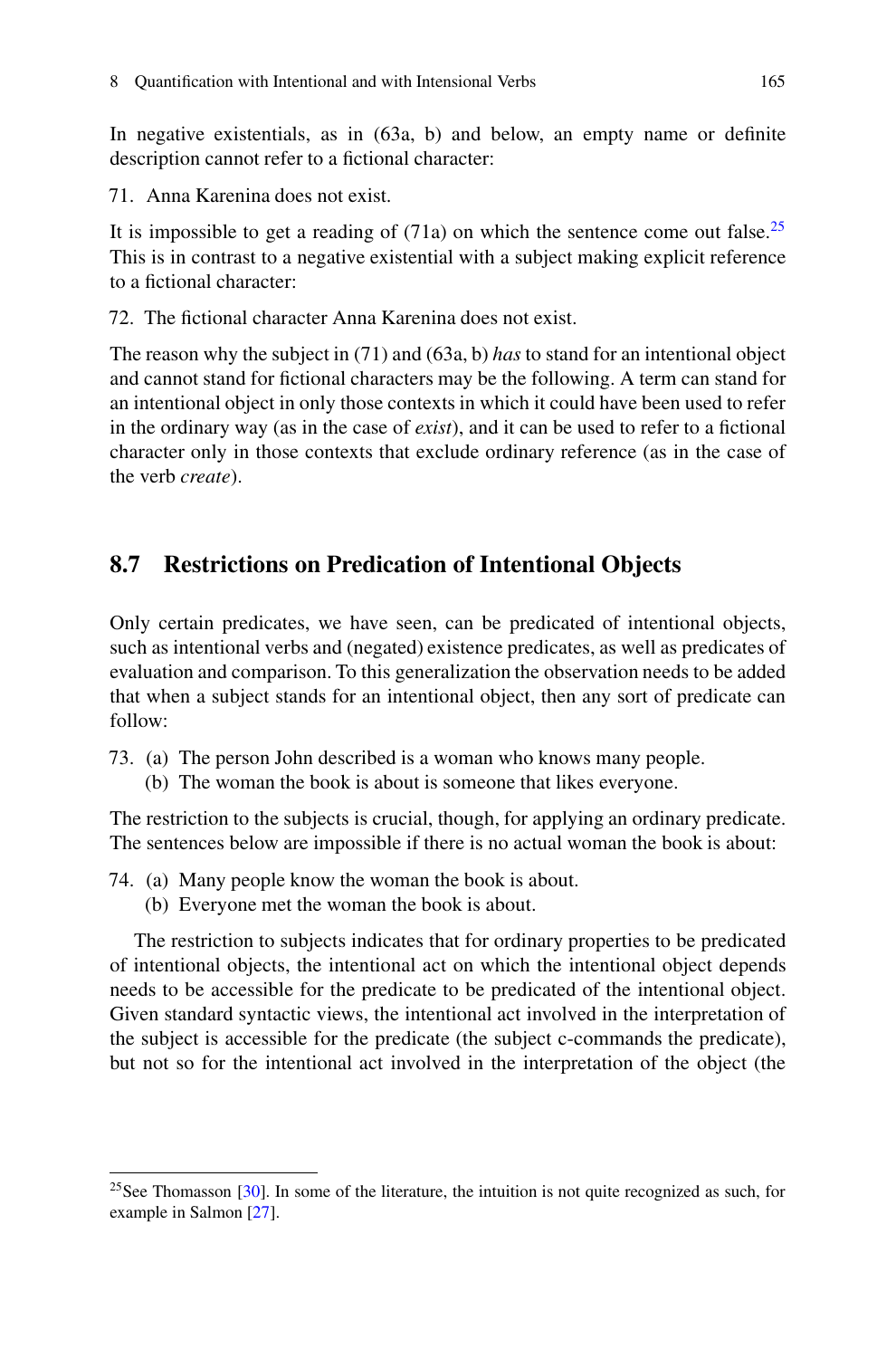object does not c-command the predicate). Let us first take the case of proper names in subject position as in (75a):

- 75. (a) Anna Karenina is a woman.
	- (b)  $[Anna Karenina]<sup>i</sup>$  is  $[a woman<sub>i</sub>]<sup>i</sup>$
	- (c) woman( $\iota$ x[x = f(e<sub>*i*</sub>) & *Anna Karenina*(x, e<sub>*i*</sub>)], e<sub>*i*</sub>)

The syntactic configuration of (75a) allows sharing of an index of the subject and the predicate, as in (75b), which can be interpreted as the relativization of the interpretation of the subject and the predicate to the same contextually given intentional act as roughly in (75c).

Definite descriptions with intentional verbs as in (73a,b) are more difficult to handle. On the analysis employed so far, the intentional act on which the intentional object depends is introduced by an existential quantifier inside the definite description operator. In order for that event to be accessible for the interpretation of the predicate, the existential quantifier would have to be understood dynamically, allowing it to bind variables outside its scope. Note that an ordinary predicate when predicated of an intentional object may at the same time combine with a negative existential:

76. The person the book is about is a woman that does not exist.

This means that not all of the predicate will be interpreted relative to the intentional act on which the subject depends, namely not the relative clause.

#### **8.8 Conclusions**

This paper has argued that transitive intentional verbs go along with a special semantic interpretation of their complement, involving intentional objects in a particular, event-dependent sense. This semantics is quite different from the semantics of the complement of transitive intensional verbs, which has long been recognized as being special. The difference in semantic interpretation of constructions with intentional and with intensional verbs accounts for a range of linguistic differences, in particular with quantificational complements.

Intentional objects, I have argued, do play a role in the semantic structure of natural language and are reflected in particular linguistic constructions. But the role of intentional objects is strictly limited: intentional objects in general can be made available only by the presence, in the semantic structure of the sentence, of intentional acts on which the intentional objects depend. This view of the involvement of intentional objects in the semantics of natural language is thus significantly different from the standard Meinongian view, whose ontology is much harder to accept.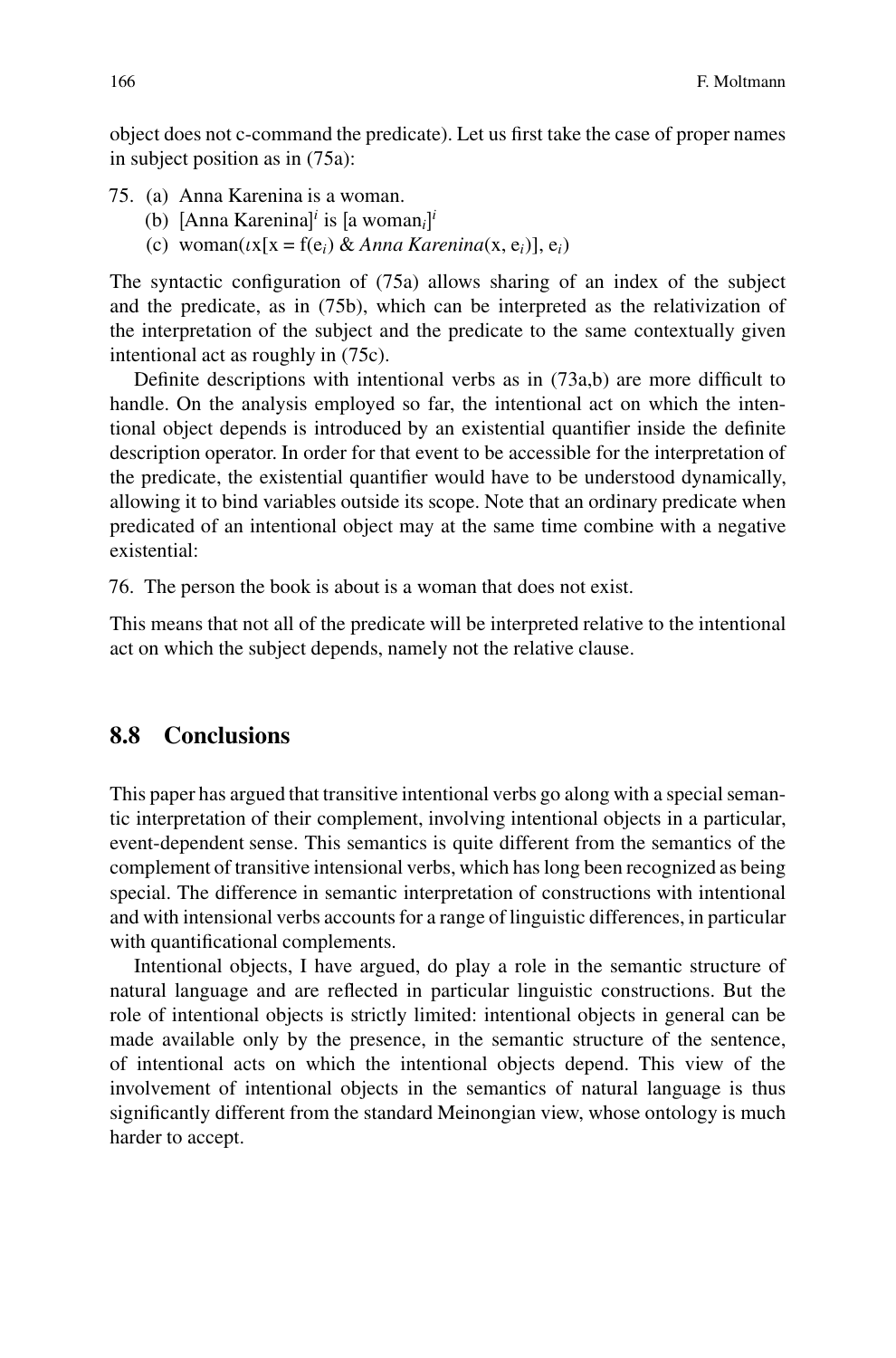#### **References**

- <span id="page-26-1"></span>1. Brentano, F. 1874/1911. *Psychologie vom Empirischen Standpunkt*. Leipzig: Duncker & Humblot. (English trans. 1995. London: Routledge).
- <span id="page-26-20"></span>2. Carlson, G. 1977. Amount relatives. *Language* 53: 520–542.
- <span id="page-26-12"></span>3. Crane, T. 2001. Intentional objects. *Ratio* 14: 336–349.
- <span id="page-26-2"></span>4. Everett, A. 2000. Referentialism and empty names. In [\[6\]](#page-26-33).
- <span id="page-26-32"></span>5. Kripke, S. 2013. Reference and existence. the John Locke lectures. New York: Oxford UP.
- <span id="page-26-33"></span>6. Everett, A. and T. Hofweber (eds.). 2000. *Empty names, fiction, and the puzzle of non-existence*. Stanford: CSLI Publications.
- <span id="page-26-19"></span>7. Fine, K. 2007. *Semantic relationalism*. Oxford: Oxford University Press.
- <span id="page-26-29"></span>8. Grosu, A., and M. Krifka. 2007. The gifted mathematician that you claim to be. *Linguistics and Philosophy* 30: 445–485.
- <span id="page-26-21"></span>9. Grosu, A., and F. Landman. 1998. Strange relatives of the third kind. *Natural Language Semantics* 6: 125–170.
- <span id="page-26-31"></span>10. Horn, L. 1985. Metalinguistic negation and pragmatic ambiguity. *Language* 61: 121–174.
- <span id="page-26-13"></span>11. McGinn, C. 2000. *Logical properties*. Oxford: Oxford University Press.
- <span id="page-26-0"></span>12. Meinong, A. 1904. Gegenstandstheorie. In Untersuchungen zur Gegenstandstheorie und Psychologie, ed. A. Meinong. Leipzig. (English trans.: The theory of objects). In *Realism and the background to phenomenology*, ed. R. Chisholm. London: Allen & Unwin.
- <span id="page-26-4"></span>13. Miller, B. 1975. In defense of the predicate 'Exist'. *Mind* 84: 338–354.
- <span id="page-26-5"></span>14. Miller, B. 1986. 'Exists' and existence. *The Review of Metaphysics* 40: 237–270.
- <span id="page-26-23"></span>15. Moltmann, F. 1997. Intensional verbs and quantifiers. *Natural Language Semantics* 5(1): 1–52.
- <span id="page-26-26"></span>16. Moltmann, F. 2003. Nominalizing quantifiers. *Journal of Philosophical Logic* 32: 445–448.
- <span id="page-26-25"></span>17. Moltmann, F. 2008. Intensional verbs and their intentional objects. *Natural Language Semantics* 16(3): 257–281.
- <span id="page-26-27"></span>18. Moltmann, F. 2012. Intensional relative clauses and the notion of a variable object. In *Proceedings of the 18th Amsterdam colloquium 2011*, Amsterdam. FOLLI lecture notes in computer science (LNCS), 431–440. Springer.
- <span id="page-26-24"></span>19. Moltmann, F. 2013. *Abstract objects and the semantics of natural language*. Oxford: Oxford University Press.
- <span id="page-26-8"></span>20. Moltmann, F. 2013. The semantics of existence. *Linguistics and Philosophy* 36(1): 31–63.
- <span id="page-26-28"></span>21. Moltmann, F. (2015). Variable objects and truthmaking. In *The philosophy of Kit Fine*, ed. M. Dumitru. Oxford: Oxford University Press.
- <span id="page-26-22"></span>22. Montague, R. 1973. The proper treatment of quantification in ordinary English. In *Approaches to natural language*, ed. J. Hintikka, et al., 221–242. Dordrecht: Reidel. (Reprinted in Thomason, R. 1974. Formal philosophy. Selected papers by Richard Montague. Montague Grammar.).
- <span id="page-26-17"></span>23. Parsons, T. 1980. *Nonexistent objects*. New Haven: Yale University Press.
- <span id="page-26-11"></span>24. Priest, G. 2005. *Towards non-being: The logic and metaphysics of intentionality*. Oxford: Oxford University Press.
- <span id="page-26-30"></span>25. Russell, B. 1968. On denoting. In: *Logic and knowledge*, ed. R.C. Marsh. London: Allen & Unwin.
- <span id="page-26-9"></span>26. Sainsbury, M. 2005. *Reference without referents*. Oxford: Oxford University Press.
- <span id="page-26-6"></span>27. Salmon, N. 1987. Existence. *Philosophical Perspectives* 1: 49–108.
- <span id="page-26-7"></span>28. Salmon, N. 1998. Nonexistence. *Nous* 32(3): 277–319.
- <span id="page-26-3"></span>29. Taylor, K. 2000. Emptiness without compromise. In [\[6\]](#page-26-33).
- <span id="page-26-16"></span>30. Thomasson, A. 1999. *Fiction and metaphysics*. Cambridge: Cambridge University Press.
- <span id="page-26-10"></span>31. Tye, M. 1984. The adverbial theory of visual experience. *Philosophical Review* 93: 195–225.
- <span id="page-26-18"></span>32. van Inwagen, P. 2000. Quantification and fictional discourse. In [\[6\]](#page-26-33).
- <span id="page-26-15"></span>33. van Inwagen, P. 2008. McGinn on existence. *The Philosophical Quarterly* 58: 36–58.
- <span id="page-26-14"></span>34. Voltolini, A. 2009. Consequences of schematism. *Phenomenology and the Cognitive Sciences* 8(1): 135–150.